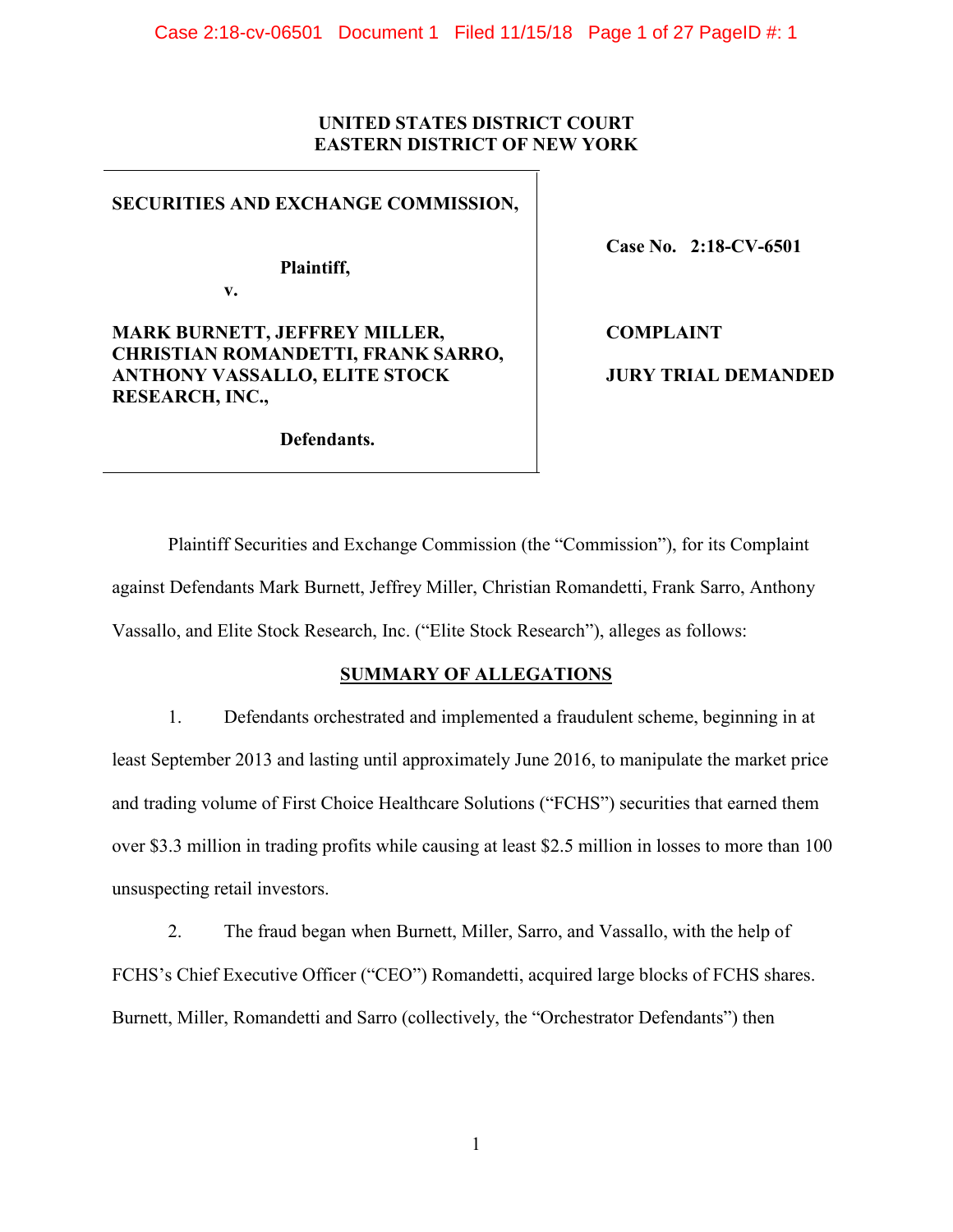#### Case 2:18-cv-06501 Document 1 Filed 11/15/18 Page 2 of 27 PageID #: 2

 artificially, or fraudulently "pump," the market price and trading volume of FCHS shares. The Orchestrator Defendants paid Vassallo and Elite Stock Research in cash and large blocks of FCHS securities for their services. FCHS securities for their services.<br>3. Elite Stock Research, Vassallo, Burnett, Miller, and Sarro engaged in engaged Elite Stock Research, a "boiler room"<sup>1</sup> operated and controlled by Vassallo, to promote

 manipulative trading of their FCHS shares, including "marking the close" and executing "matched" and "wash" trades designed to artificially raise the market price and trading volume of FCHS and give the false appearance of active trading and a rising price for the security.

 unsophisticated − and aggressively soliciting them to purchase FCHS stock while failing to disclose that Elite Stock Research was at the same time engaging in manipulative trades designed to artificially increase the trading volume and market price of FCHS shares. 4. Simultaneously, Elite Stock Research and Vassallo implemented a large-scale promotional campaign touting FCHS, targeting retail investors − specifically the elderly and

 5. As a result of this fraudulent scheme, the Defendants artificially "pumped" the price of FCHS above its true market value and realized millions of dollars in illegal proceeds Meanwhile, these unsuspecting investors lost millions. when they sold, or "dumped," the security at artificially high prices to retail investors.

## **VIOLATIONS AND RELIEF SOUGHT**

 6. By virtue of the conduct alleged herein, Defendants have violated Section 10(b) of the Securities Exchange Act of 1934 ("Exchange Act") [15 U.S.C. § 78j(b)] and Rule 10b-5

 $\overline{a}$ 

<span id="page-1-0"></span> material facts about the issuer." *SEC v. R.J. Allen & Assocs., Inc.*, 386 F. Supp. 866, 874 (S.D. "'Boiler room' activity consists essentially of offering to customers securities of certain issuers in large volume by means of an intensive selling campaign through numerous salesmen by telephone or direct mail, without regard to the suitability to the needs of the customer, in such a manner as to induce a hasty decision to buy the security being offered without disclosure of the Fla. 1974). 1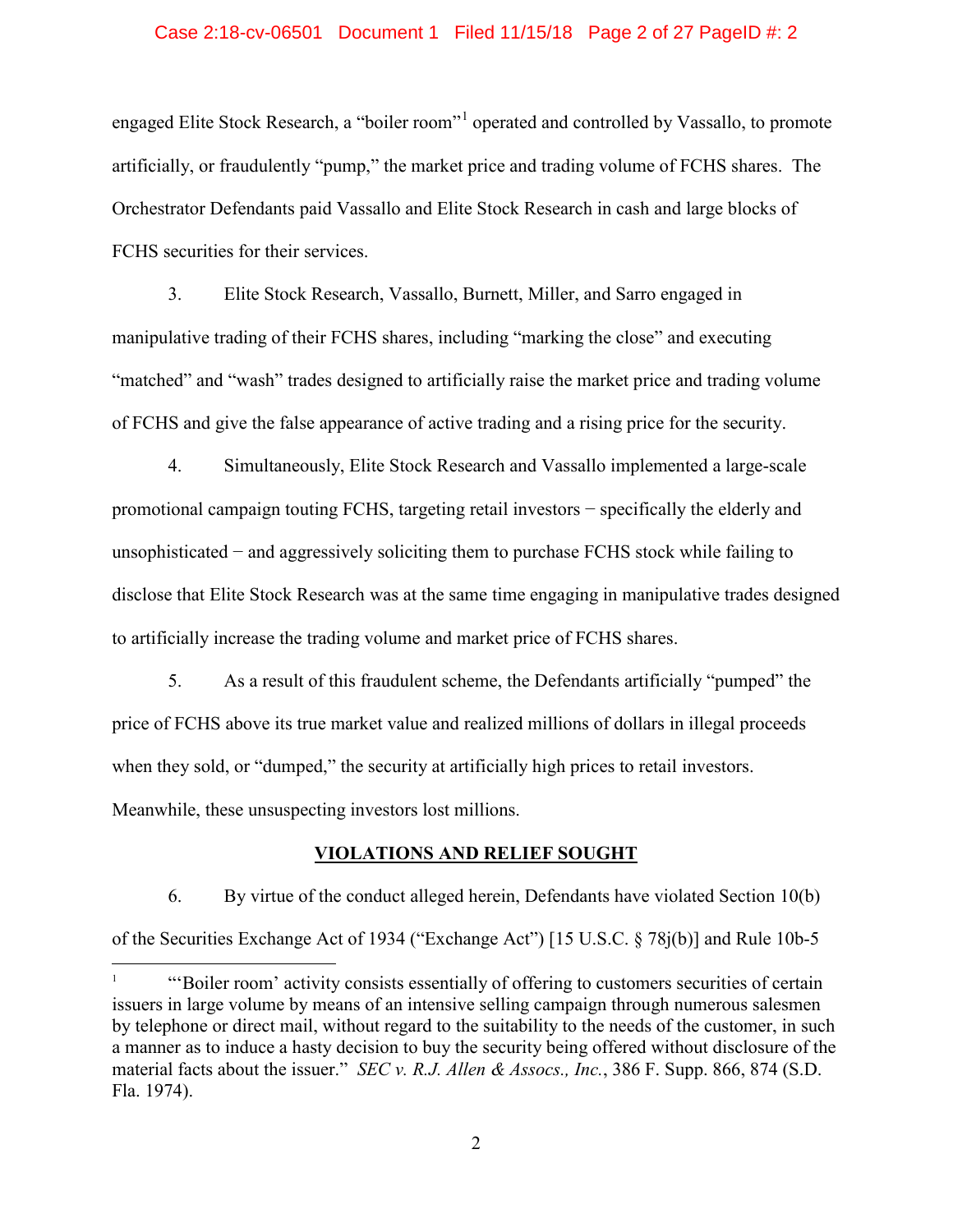#### Case 2:18-cv-06501 Document 1 Filed 11/15/18 Page 3 of 27 PageID #: 3

thereunder [17 C.F.R. § 240.10b-5], Section 9(a)(1) of the Exchange Act [15 U.S.C. §78i(a)(1)], Section 9(a)(2) of the Exchange Act [15 U.S.C. §78i(a)(2)], Section 17(a) of the Securities Act of 1933 ("Securities Act") [15 U.S.C. § 77q(a)], and/or Section 15(a) of the Exchange Act [15 U.S.C. § 78o(a)].

 of the Exchange Act [15 U.S.C. § 78u(d)(6)]; enter an officer-and-director bar against Christian 7. The Court should permanently enjoin Defendants from violating the securities laws; order all Defendants to disgorge their ill-gotten gains, together with prejudgment interest; order all Defendants to pay civil money penalties pursuant to Section 20(d) of the Securities Act [15 U.S.C.  $\S 77t(d)$ ] and Section 21(d)(3) of the Exchange Act [15 U.S.C.  $\S 78u(d)(3)$ ]; impose a penny stock bar pursuant to Section 20(g) of the Securities Act [15 U.S.C.  $\S 77t(g)$ ] and 21(d)(6) Romandetti and Mark Burnett, pursuant to Section 20(e) of the Securities Act [15 U.S.C. § 77t(e)] and Section 21(d)(2) of the Exchange Act [15 U.S.C. § 78u(d)(2)]; and order any other relief the Court may deem just and appropriate.

#### **JURISDICTION AND VENUE**

8. The Court possesses jurisdiction over this action pursuant to Sections 20(b), 20(d), and 22(a) of the Securities Act [15 U.S.C.  $\S$  77t(b), 77t(d), and 77v(a)], and Sections 21(d) and 27 of the Exchange Act [15 U.S.C. §§ 78u(d) and 78aa].

 Research's principal place of business while the scheme alleged in this Complaint took place was 9. Venue lies in this District pursuant to Section 22(a) of the Securities Act [15 U.S.C. § 77v(a)] and Section 27(a) of the Exchange Act [15 U.S.C. § 78aa(a)] because certain of the transactions, acts, practices and courses of conduct constituting the violations alleged in this Complaint occurred within the Eastern District of New York. Among other things, Elite Stock in the Eastern District of New York, and certain Defendants reside in this District.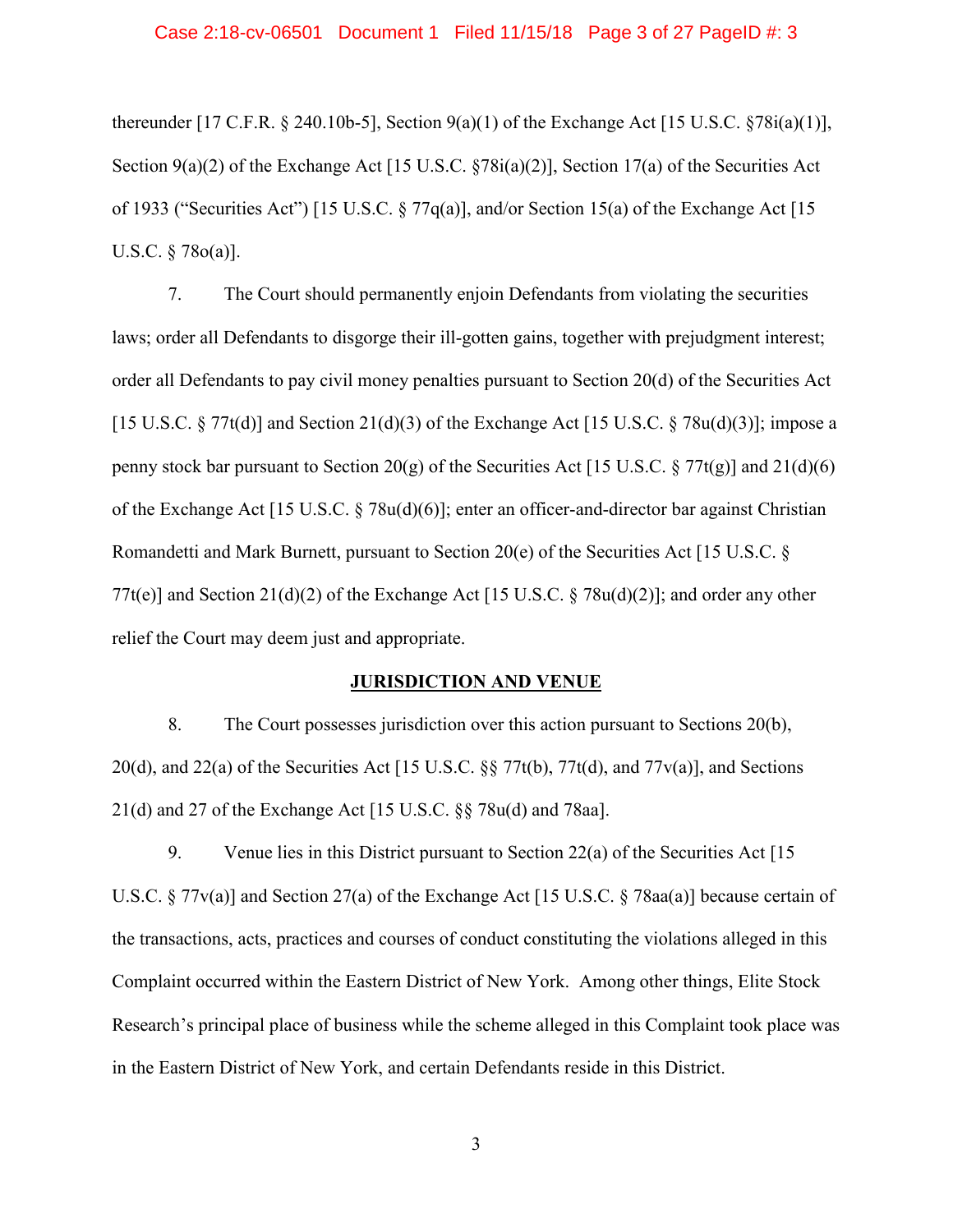## Case 2:18-cv-06501 Document 1 Filed 11/15/18 Page 4 of 27 PageID #: 4

 carry out the unlawful conduct alleged in this Complaint. 10. In connection with the conduct alleged in this Complaint, Defendants, directly or indirectly, singly or in concert with others, have contacted investors in dozens of states, including California, Georgia, Maine, Massachusetts, Mississippi, Missouri, New Jersey, Oklahoma, Oregon, Wyoming, made the use of the means or instrumentalities of interstate commerce, and made use of the means or instruments of transportation or communication in interstate commerce, and of the mails and of the facilities of a national securities exchange to

# **DEFENDANTS**

# **I.** The Orchestrator Defendants

 an associated person, and a principal. Burnett has served as a director of at least one publicly 11. **Mark Burnett**, age 58, is a resident of Roslyn, New York. Burnett was registered with the National Futures Association from 1982 to 1990, including as a floor broker, traded company.

12. **Jeffrey Miller**, age 63, is a resident of Bellmore, New York. From 1993 to 2006, Miller was associated with a number of broker-dealers as a registered representative and has held Series 7 and 63 licenses. On May 7, 2001, Miller was suspended from association with any NASD member for five business days and fined \$7,500.

 has served as FCHS' Chairman, President, and CEO since 2010. 13. **Christian Romandetti**, age 57, is a resident of Indialantic, Florida. Romandetti

 14. **Frank Sarro**, age 63, is a resident of Palm Bay, Florida. Sarro controlled at least FCHS. six entities and eight brokerage accounts that engaged in profitable and manipulative trading in FCHS.<br>4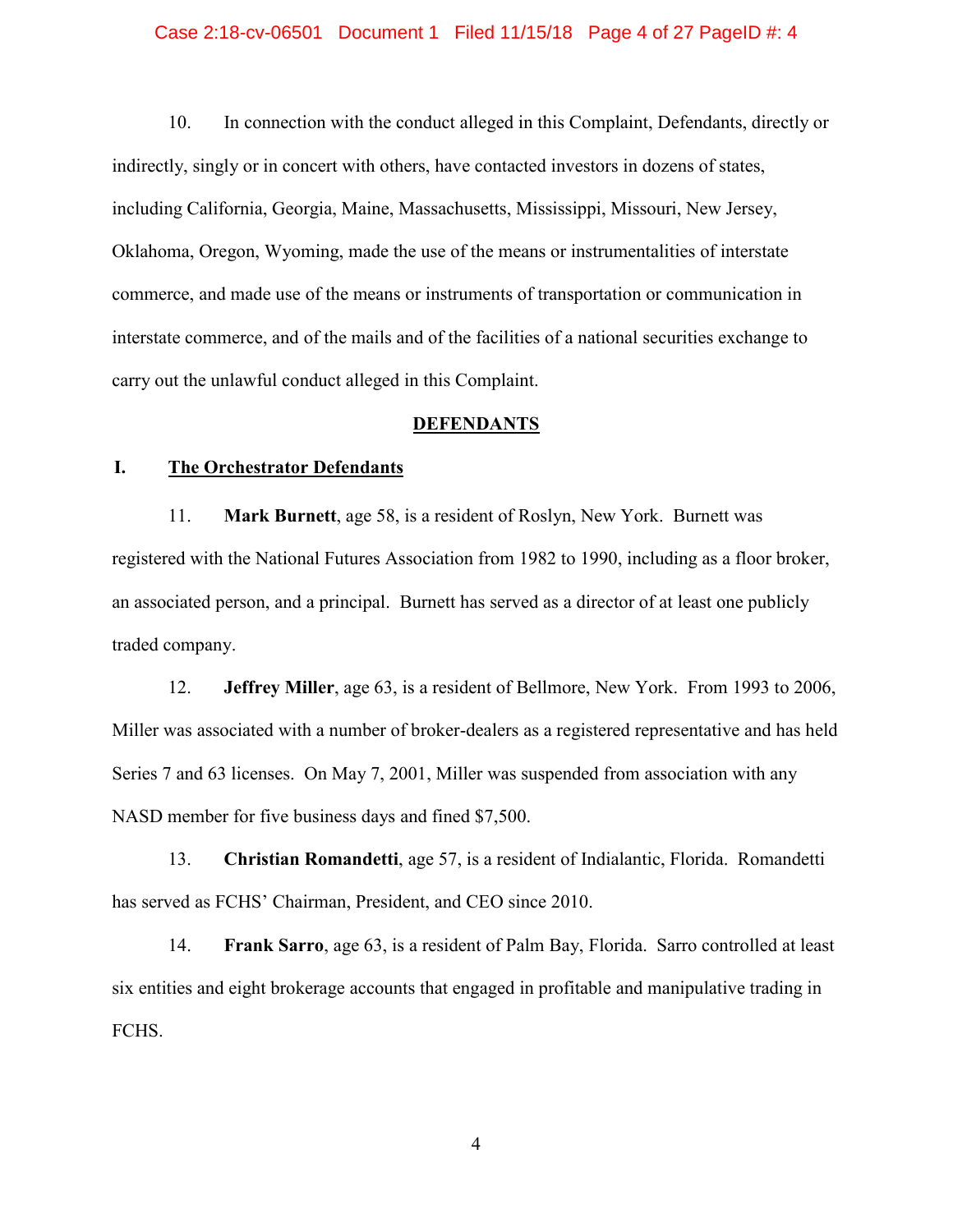# **II. The Boiler Room Defendants**

 2013, that was headquartered in Plainview, New York, during times relevant to this Complaint. Between at least August 2013 and until approximately mid-2016, Elite Stock Research promoted 15. **Elite Stock Research, Inc.** is a New York entity incorporated on August 12, a number of microcap securities including, but not limited to, FCHS. Elite Stock Research has never been registered with the Commission in any capacity.

was Elite Stock Research's CEO and has controlled its operations since at least August 2013. the following day, the Commission charged him, Elite Stock Research, and others with related CV-04133 (E.D.N.Y.). Both cases remain pending. In addition, on May 26, 1995, the United 16. **Anthony Vassallo**, age 55, is a resident of Franklin Lakes, New Jersey. Vassallo From approximately 1988 to 1994, Vassallo worked for a number of broker-dealers as a registered representative. During that time, Vassallo held Series 7 and 63 licenses. On July 11, 2017, the United States Attorney's Office for the Eastern District of New York indicted Vassallo and others for securities fraud in *U.S. v. Chartier, et al.,* No. 1:17-CR-00372-JS (E.D.N.Y.), and, violations of the Federal securities laws in *SEC v. [PowerTradersPress.com](https://PowerTradersPress.com), Inc., et al.*, No. 17- States District Court for the Southern District of New York permanently enjoined Vassallo from violations of the registration, antifraud, and penny stock provisions of the Federal securities laws in *SEC v. Olsen Laboratories, Inc.*, No. 94-CV-06280 (S.D.N.Y. May 26, 1995). In a related administrative proceeding, on June 13, 1995, Vassallo consented to an order barring him from association with a broker, dealer, investment adviser, municipal securities dealer or investment company and from participating in a penny stock offering. Finally, on July 12, 2013, Vassallo was sanctioned by the State of Connecticut Department of Banking for violations of the antifraud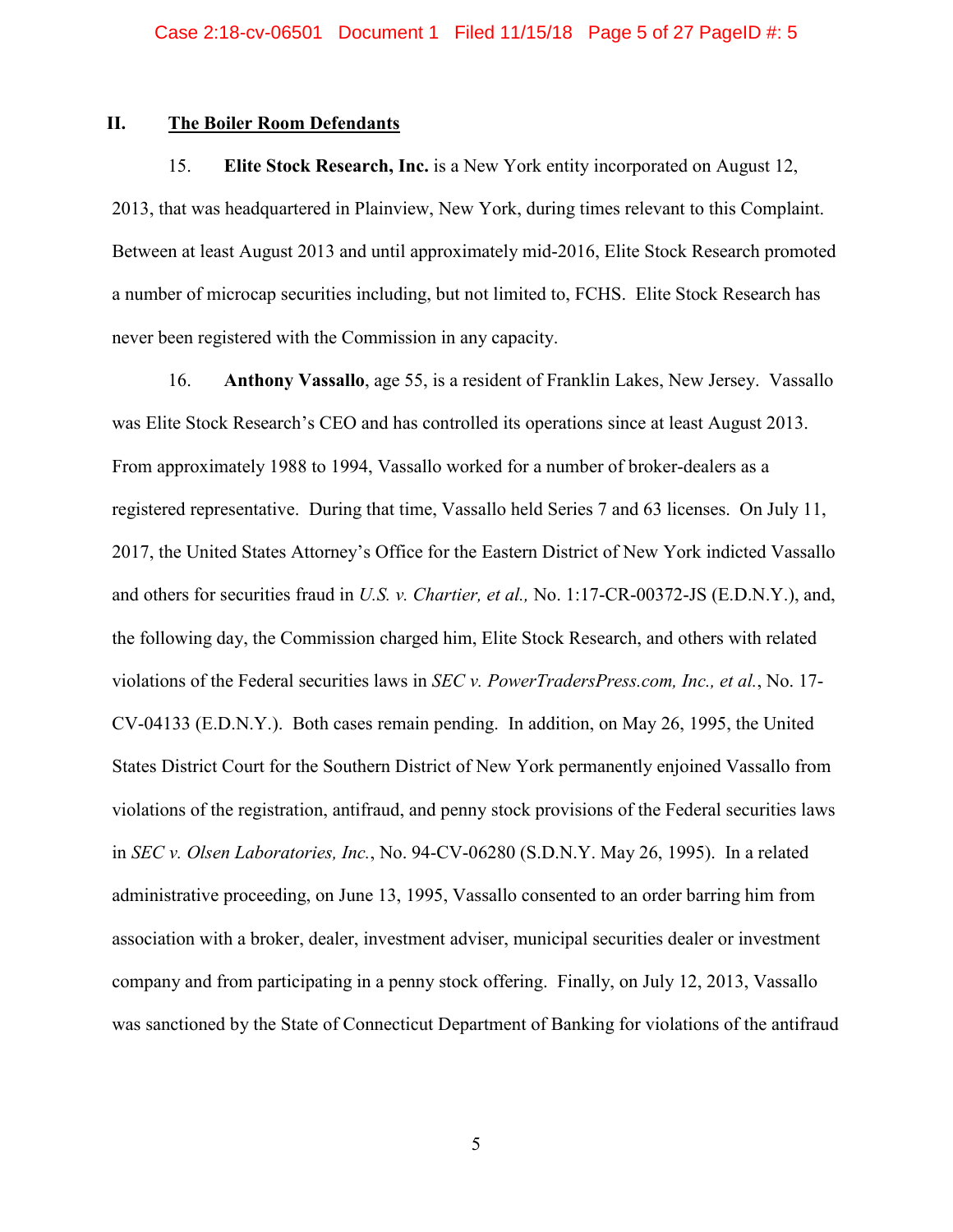#### Case 2:18-cv-06501 Document 1 Filed 11/15/18 Page 6 of 27 PageID #: 6

and registration requirements of the State of Connecticut. At all times relevant to this Complaint, Vassallo was not registered with the Commission in any capacity.

## **III. Issuer**

from the definition of a "penny stock," pursuant to Section  $3(a)(51)$  of the Exchange Act [15] issuer had net tangible assets and average revenue below the thresholds of Rule  $3a51-1(g)(1)$ ; 17. **First Choice Healthcare Solutions, Inc.** is a Florida corporation headquartered in Melbourne, Florida. FCHS's common stock (ticker symbol "FCHS") is registered under 12(g) of the Exchange Act, and is currently quoted on the OTC Link. During the relevant period, FCHS's securities qualified as a "penny stock" because they did not meet any of the exceptions U.S.C. § 78c(a)(51) and Rule 3a51-1 thereunder [17 C.F.R. § 240.3a51-1]. Among other things, the securities were equity securities: (1) that were not an "NMS stock," as defined in 17 C.F.R. § 242.600(b)(47); (2) traded below five dollars per share during the relevant period; (3) whose and (4) did not meet any of the other exceptions from the definition of "penny stock" contained in Rule 3a51-1 under the Exchange Act.

## **IV. Other Relevant Entities And Individuals**

18. **4J Consulting Corp.** ("4J Consulting") is a New York entity incorporated on May 9, 2006, by Miller. Miller is the sole signatory on 4J Consulting's bank and trading accounts.

19. **East Coast LLC** ("East Coast") is a Delaware entity incorporated on December 3, 2010, by Sarro. Sarro is the sole signatory on East Coast's bank and trading accounts.

 23, 2011, by Burnett. Burnett is the sole signatory on Fuse Capital's bank and trading accounts. 20. **Fuse Capital LLC** ("Fuse Capital") is a New York entity incorporated on June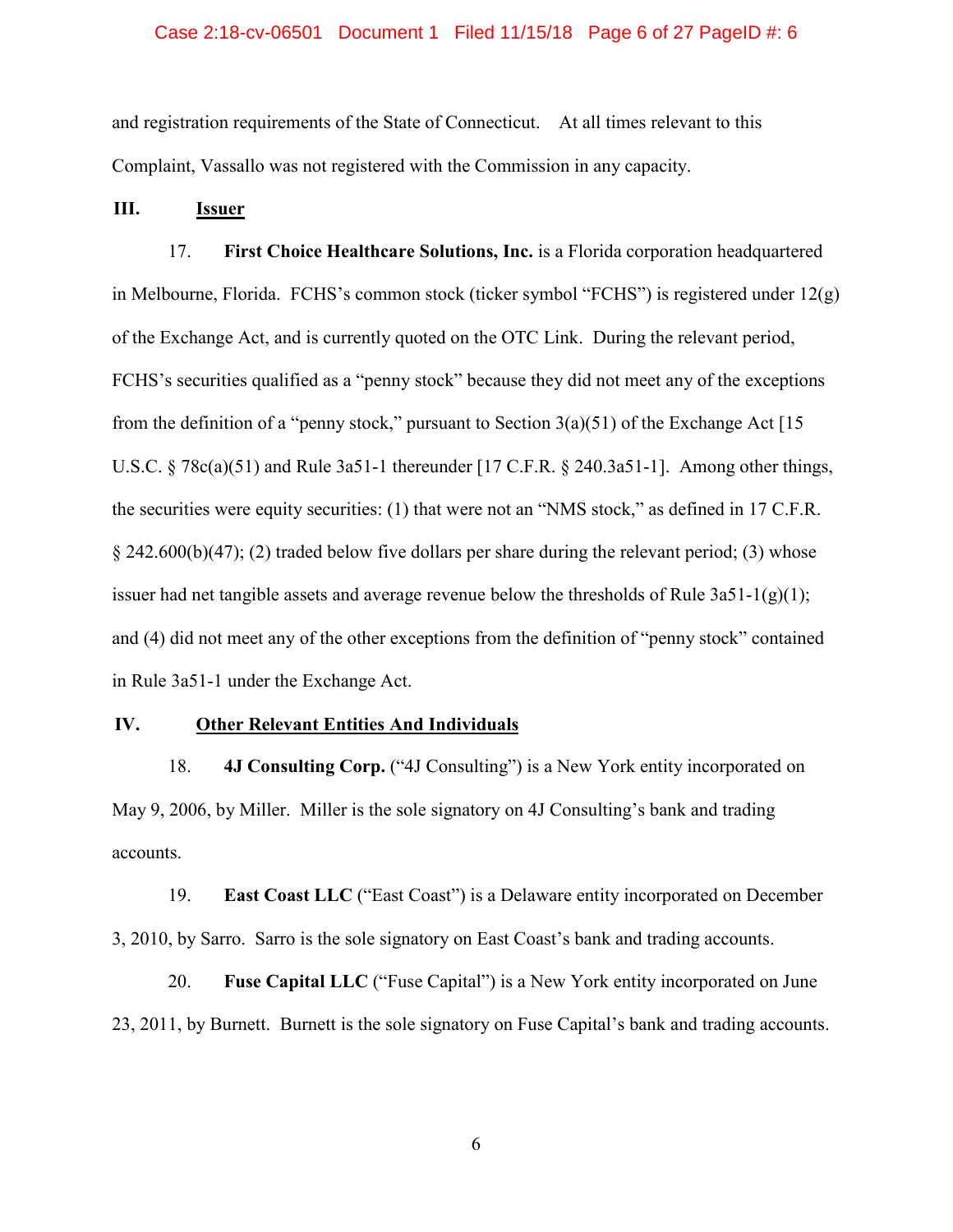21. **Leading Edge of Colorado, LLC** ("Leading Edge of Colorado") is a Delaware entity incorporated on December 3, 2010. Miller is the sole member of Leading Edge of Colorado.

 May 17, 2013. Romandetti assisted in the creation of MedTech. 22. **MedTech Diagnostics LLC** ("MedTech") is a Delaware entity incorporated on

23. **Mountain Peak Investments, LLC** ("Mountain Peak Investments") is a Delaware entity incorporated on December 3, 2010. Sarro is the President of Mountain Peak Investments.

24. **Employee 1** worked at Elite Stock Research from approximately January 2014 to November 2015.

 25. **Employee 2** worked at Elite Stock Research from approximately February to June 2014.

## **GLOSSARY OF TERMS USED IN THIS COMPLAINT**

 26. "Marking the close" is a form of market manipulation that involves attempting to influence the closing price of a security by executing purchase or sale orders at or near the close of normal trading hours. Such activity can artificially inflate or depress the closing price for the security.

27. A "matched trade" is an order to buy or sell securities that is entered with knowledge that a matching order on the opposite side of the transaction has been or will be entered for the purpose of (1) creating a false or misleading appearance of active trading in any publicly traded security; or (2) creating a false or misleading appearance with respect to the market for any such security.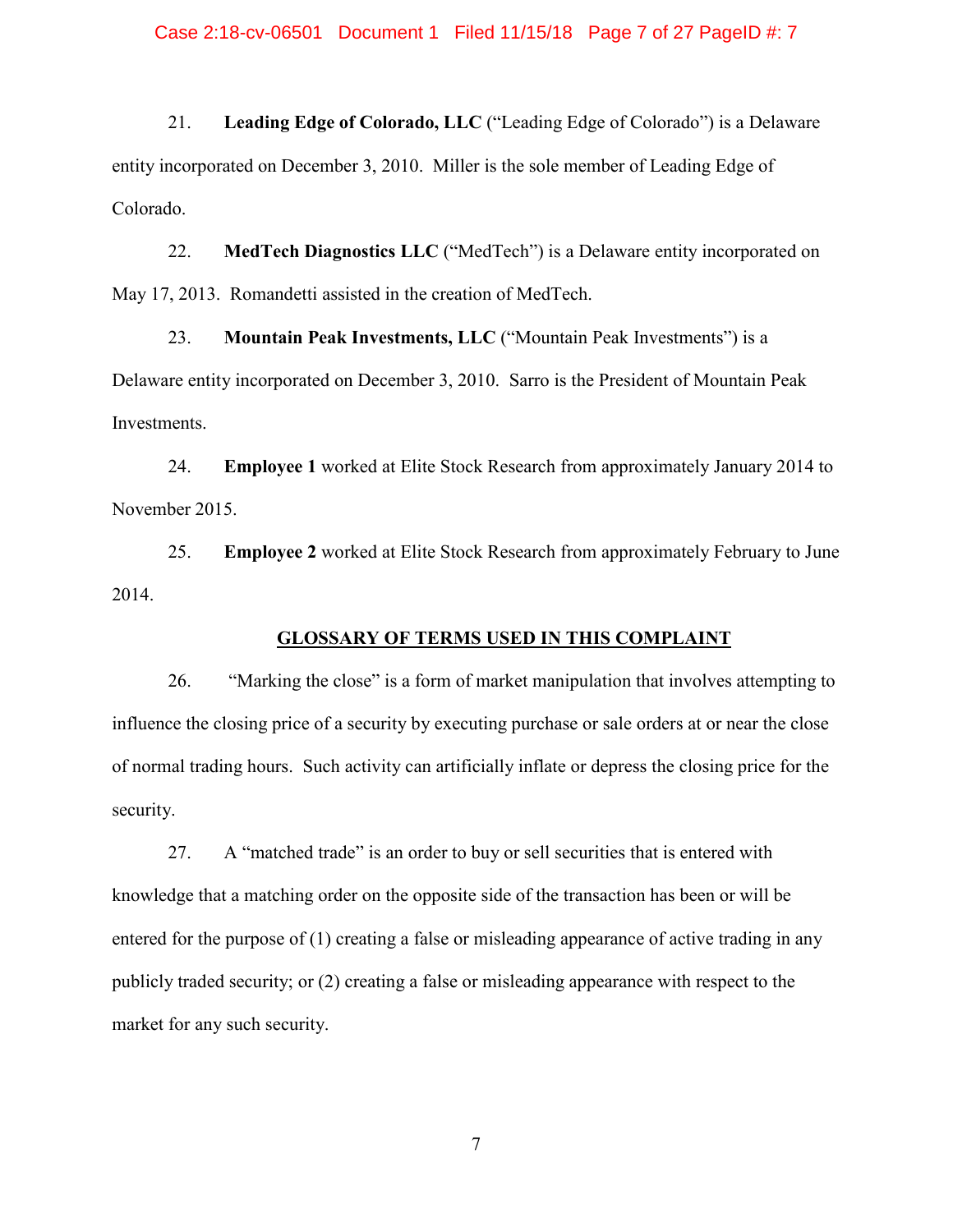#### Case 2:18-cv-06501 Document 1 Filed 11/15/18 Page 8 of 27 PageID #: 8

 that follows the promotion. 28. "Scalping" is a fraudulent practice of promoting third parties to purchase a security without disclosing that the promoter had some financial interest in that security, such as receiving compensation from the issuer for promoting the security, or owning that security and then selling it contemporaneously with the promotional activity to profit from the market activity

 29. A "wash trade" is an order to buy or sell securities resulting in no change of respect to the market for any such security. beneficial ownership for the purpose of (1) creating a false or misleading appearance of active trading in any publicly traded security; or (2) creating a false or misleading appearance with

## **FACTUAL ALLEGATIONS**

# **I. Elite Stock Research's Boiler Room Operations**

 30. Elite Stock Research was incorporated in August 2013, and operated out of its headquarters in Plainview, New York, at all times relevant to the allegations in this Complaint.

31. According to its website, Elite Stock Research provided investors with "top quality trade recommendations and . . . research that you can trust." However, Elite Stock Research operated as a boiler room, employing numerous individuals and using approximately 19 different telephone lines to artificially increase the price of certain microcap securities, including FCHS, via manipulative trading and strong-arm, promotional campaigns ("pump" or "pumping").

32. Between 2014 and 2015, Elite Stock Research paid Employee 1 and Employee 2 − who were engaged in the FCHS promotional campaign − more than \$313,000 in salary and commissions.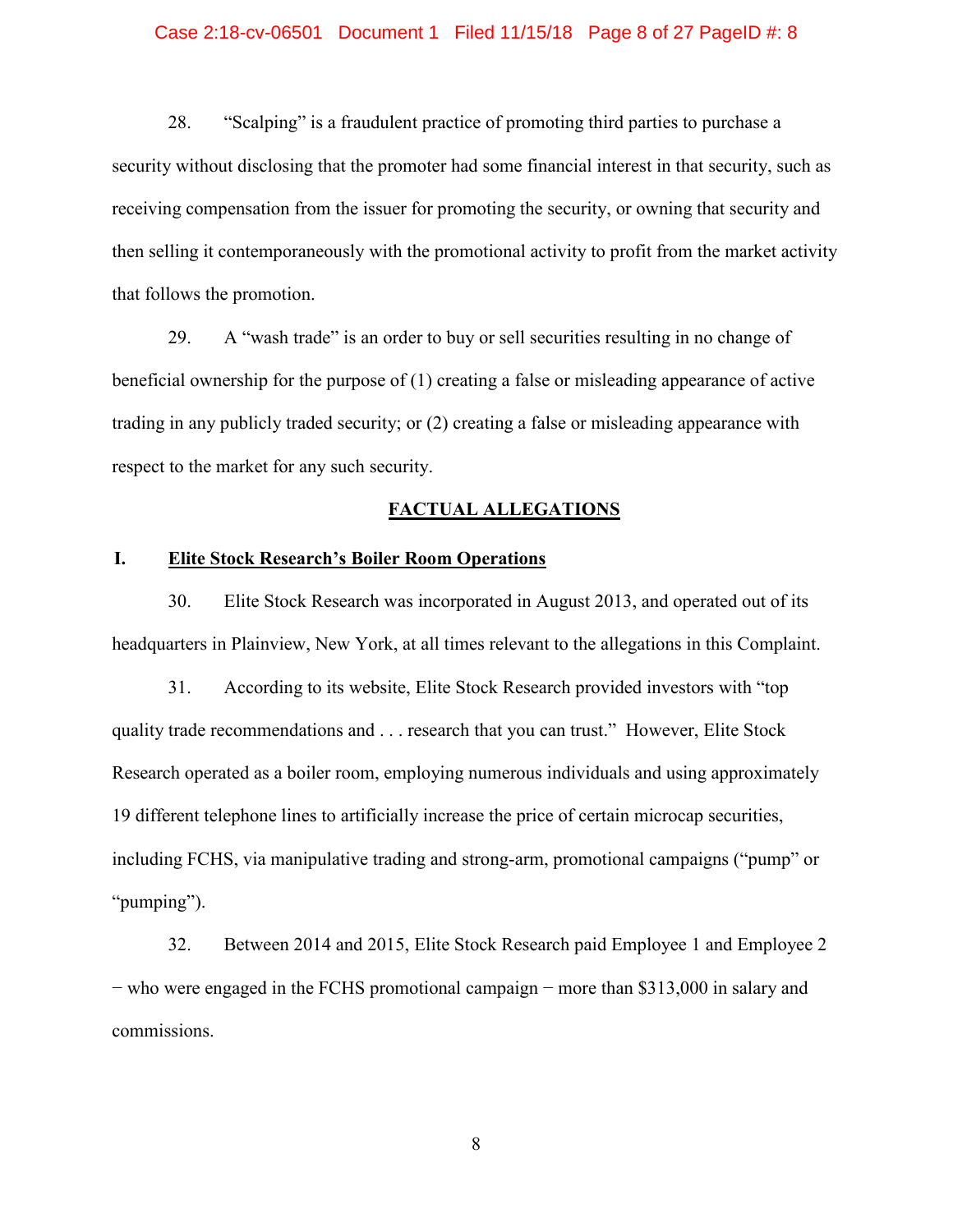## Case 2:18-cv-06501 Document 1 Filed 11/15/18 Page 9 of 27 PageID #: 9

 33. Vassallo served as the CEO of Elite Stock Research and controlled its operations received proceeds from the sale of securities promoted by the firm. Between October 2013 and during the relevant time period. Vassallo had trading authority over the Elite Stock Research brokerage accounts and was a signatory on Elite Stock Research's bank account. Vassallo also June 2016, Vassallo received more than \$260,000 in checks and direct withdrawals from Elite Stock Research's bank account.

## **II. The FCHS Manipulative Trading Scheme**

## **A. Burnett, Miller, Sarro, and Vassallo Acquired FCHS Shares**

 34. FCHS, formerly known as Medical Billing Assistance, was formed in 2007 and is as well as other specialties. In December 2010, Romandetti became President and CEO of FCHS, positions he still holds. headquartered in Melbourne, Florida. According to public filings with the Commission, FCHS operates five practice locations in central Florida, treating patients in orthopedic and spinal care,

 Vassallo acquired more than 5.5 million shares of FCHS in private transactions, generally at well below market value. 35. Between December 2010 and September 2015, Burnett, Miller, Sarro, and

 36. Burnett, Miller, Sarro, and Vassallo acquired these shares both directly from acquired, they deposited the shares into at least fourteen different brokerage accounts that they controlled, and/or re-distributed the shares amongst themselves. For example, both Miller and Burnett acquired 145,000 shares from Mountain Peak Investments, an entity controlled by Sarro. These shares were originally acquired by Sarro from FCHS in 2010 pursuant to a stock purchase FCHS and from individuals and entities associated with FCHS. These Defendants acquired many of the shares pursuant to loan, share exchange, or debt conversion agreements. Once agreement.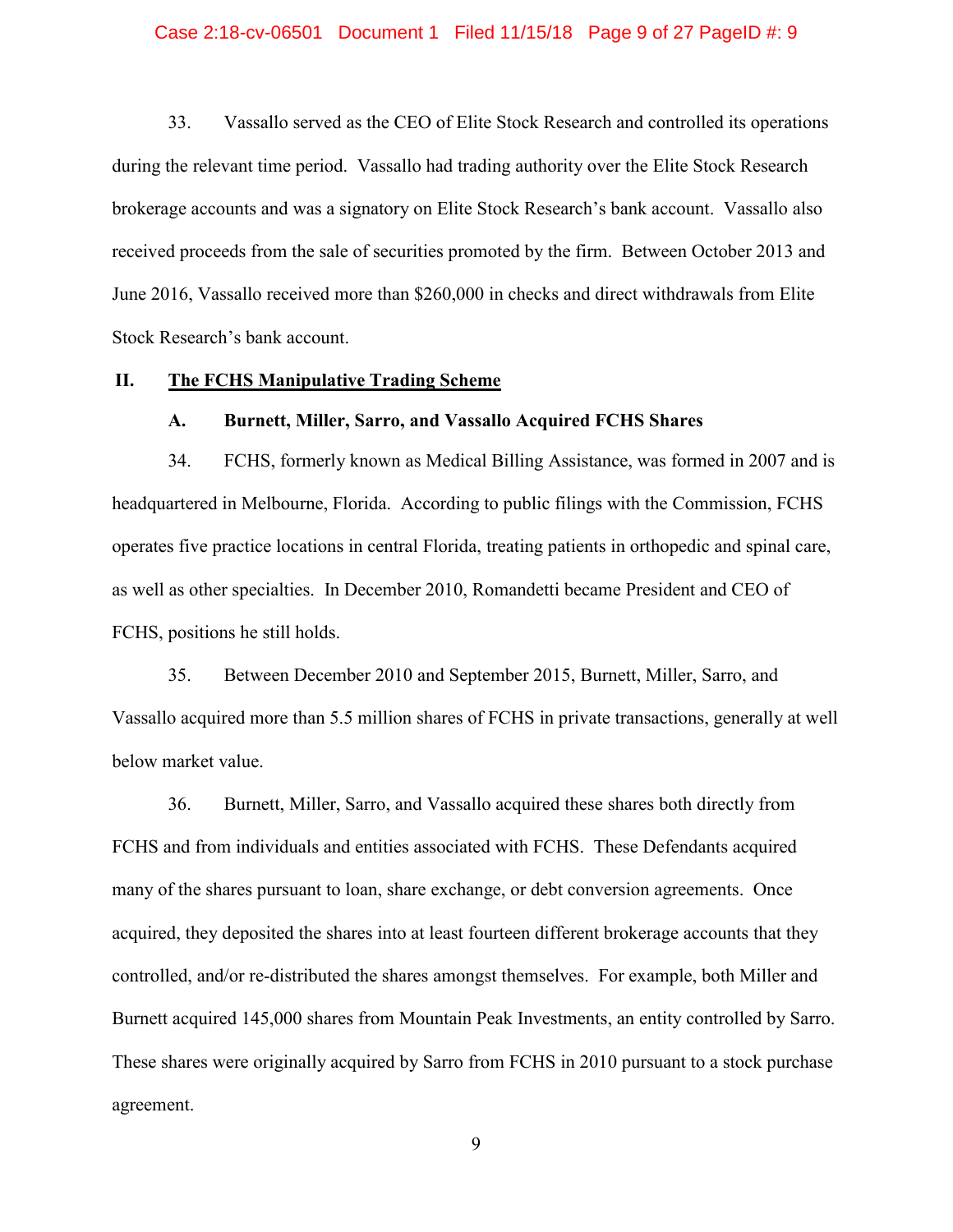#### Case 2:18-cv-06501 Document 1 Filed 11/15/18 Page 10 of 27 PageID #: 10

 37. Romandetti, in furtherance of the scheme alleged in this Complaint, facilitated many of the share transfers. For example, Romandetti assisted in the creation of MedTech as a shell entity and used it as a vehicle to transfer shares to Burnett and Miller. Burnett and Miller used MedTech to acquire one million shares of FCHS by selling their interest in MedTech to FCHS in exchange for the shares. FCHS in exchange for the shares. 38. Burnett, Miller, Sarro, and Vassallo deposited the FCHS shares acquired as part

 of the scheme into at least 23 different brokerage accounts in each of their names individually, and in the names of numerous entities that they controlled.

 how they acquired FCHS shares. For example, in February 2013, Burnett represented to Broker- Mountain Peak Investments for the claimed purchase of these shares. Similarly, Vassallo told 39. When depositing the shares, these Defendants made misrepresentations regarding Dealer A that his entity, Fuse Capital, had acquired 110,000 shares of FCHS for \$55,000 from Mountain Peak Investments, an entity controlled by Sarro. Fuse Capital never compensated Broker-Dealer B in March 2014, that he had acquired 100,000 shares of FCHS for \$1.25 per share from Leading Edge of Colorado, an entity controlled by Miller. In fact, Vassallo never compensated Leading Edge of Colorado or Miller for the claimed purchase of these shares.

# **B. The Orchestrator Defendants Engaged Elite Stock Research to Pump FCHS Stock Through Aggressive Sales Tactics**

40. Starting in September 2013, the Orchestrator Defendants engaged Elite Stock Research and Vassallo to inflate artificially the price and trading volume of FCHS stock.

 2, selected and called elderly, unsophisticated, and easily coerced victims, and aggressively encouraged them to purchase FCHS securities. During these calls, Vassallo and Elite Stock 41. Vassallo and Elite Stock Research's sales personnel, including Employees 1 and Research's sales personnel, including Employees 1 and 2, did not inform the victims that FCHS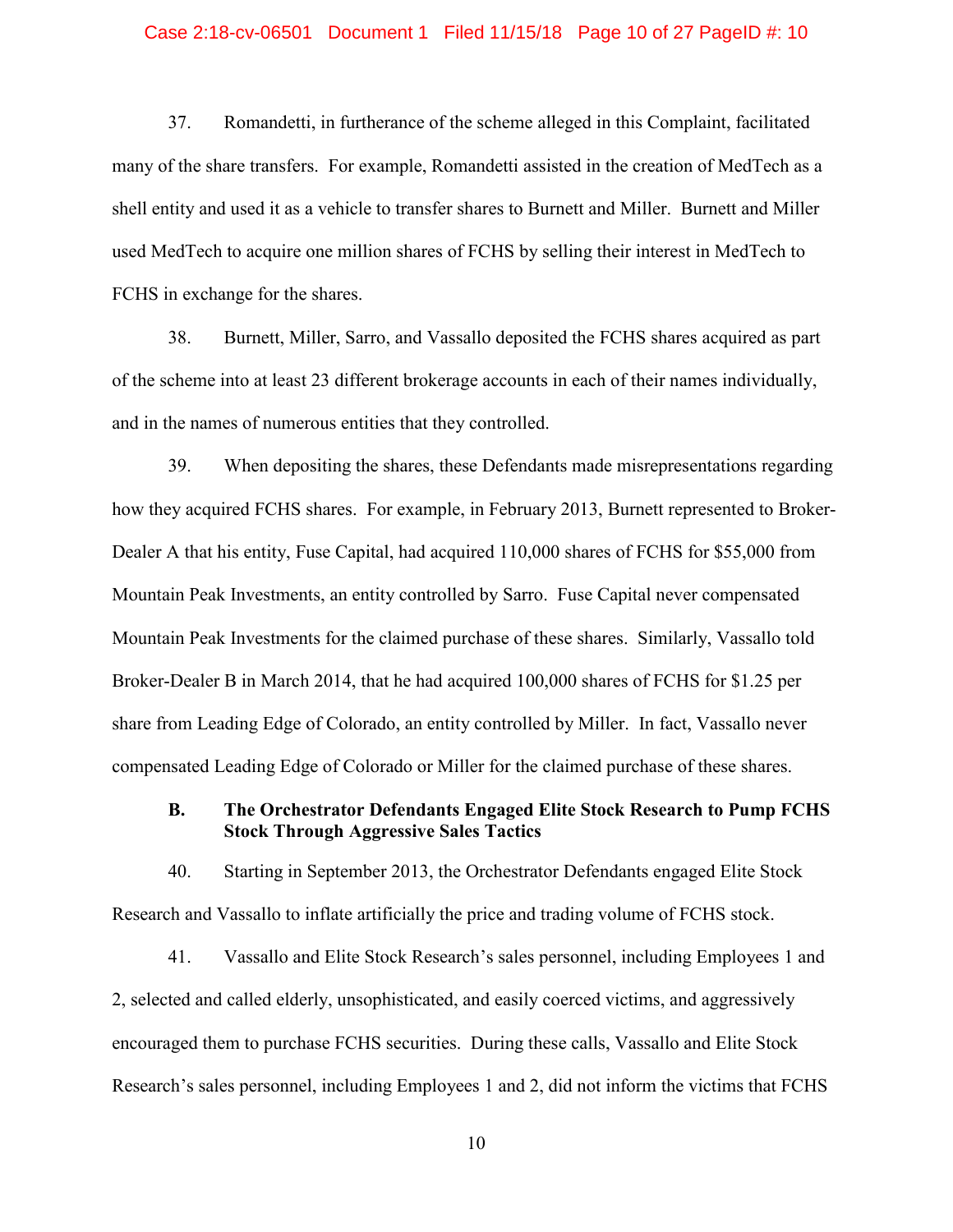#### Case 2:18-cv-06501 Document 1 Filed 11/15/18 Page 11 of 27 PageID #: 11

 shareholders had compensated them to promote the stock and that sales of FCHS by these shareholders were made contemporaneously with the promotional activity, to allow the shareholders to profit from the market activity that follows the promotion − a practice known as scalping.

 Research as compensation for its role in promoting FCHS stock, including approximately: 42. Between September 2013 and December 2015, the Orchestrator Defendants, or entities controlled by the Orchestrator Defendants, wired nearly \$1 million to Elite Stock

- \$442,000 from Burnett between January and March 2014;
- \$215,000 from Sarro between September 2013 and July 2015;
- \$177,000 from Miller between February and April 2014; and
- \$160,000 from Romandetti between March 2014 and December 2015.

 securities, Miller and Burnett frequently met with Vassallo to review and coordinate the number 43. While Elite Stock Research and Vassallo were aggressively promoting FCHS of FCHS shares purchased by victims of the scheme.

 44. Vassallo also corresponded with Miller and Romandetti, including on June 22, that victim investors had purchased for purposes of calculating Elite Stock Research's compensation. Vassallo also e-mailed Romandetti on June 5, 2015, attaching screen shots from the online brokerage account of Victim A, to show that Elite Stock Research exercised control 2015, regarding the identity of Elite Stock Research's victims and the number of FCHS shares over Victim A's brokerage account and caused Victim A to purchase FCHS shares.

45. Romandetti and Miller visited Elite Stock Research on several occasions to discuss and coordinate the promotion of FCHS with Vassallo and Elite Stock Research employees, including Employee 1 and 2. For example, Romandetti provided Elite Stock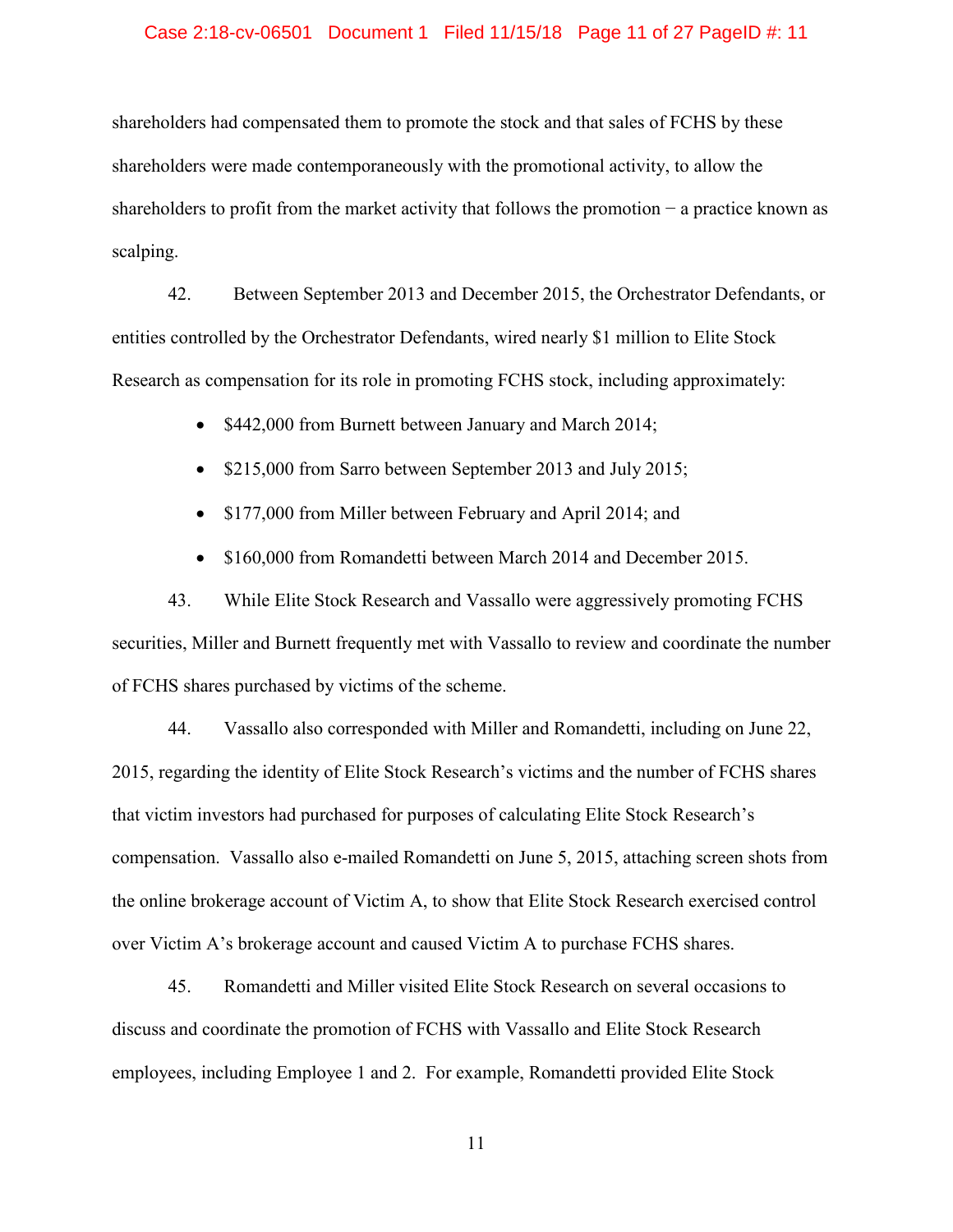#### Case 2:18-cv-06501 Document 1 Filed 11/15/18 Page 12 of 27 PageID #: 12

 Research employees with exaggerated information about FCHS that could be conveyed to Orchestrator Defendants also frequently communicated with Vassallo by phone to discuss the sale of FCHS shares. victims solicited by Elite Stock Research to induce them to purchase shares of the stock. The

46. From October 2013 through June 2016, Vassallo-controlled brokerage accounts generated approximately \$485,000 in trading profits in FCHS, profits that were generated from trades following the pump of the stock. Vassallo transferred over \$260,000 of these profits to his personal bank account.

## **C. Defendants Manipulated the Price of FCHS Stock**

 47. Vassallo and the Orchestrator Defendants carefully coordinated the timing of Elite Stock Research's promotional campaign and designed it to coincide with manipulative trading activity by Burnett, Miller, Sarro, and Vassallo.

## **1. Matched Trades**

 headquarters, in coordination with each other and with Vassallo. During this two-day period, that Miller and Vassallo spoke on at least fourteen separate occasions. For example, on October 29, 2013 at 1:06 p.m., Miller called Vassallo. At 2:09 p.m., Vassallo sold 100 shares of FCHS for \$1.40 per share and Fuse Capital, an entity controlled by Burnett through which both Miller from an internet protocol ("IP") address assigned to FCHS's corporate headquarters in Melbourne, Florida. At 2:10 p.m., Vassallo sold 100 shares of FCHS for \$1.38 per share, and 4J 48. On October 29 and 30, 2013, Burnett, Miller, and Sarro executed matched trades designed to manipulate the volume and price of FCHS stock, from FCHS's Melbourne, Florida phone records show that Burnett, Miller, and Sarro were all located in Melbourne, Florida, and and Burnett executed manipulative trades, purchased 100 shares of FCHS for \$1.40 per share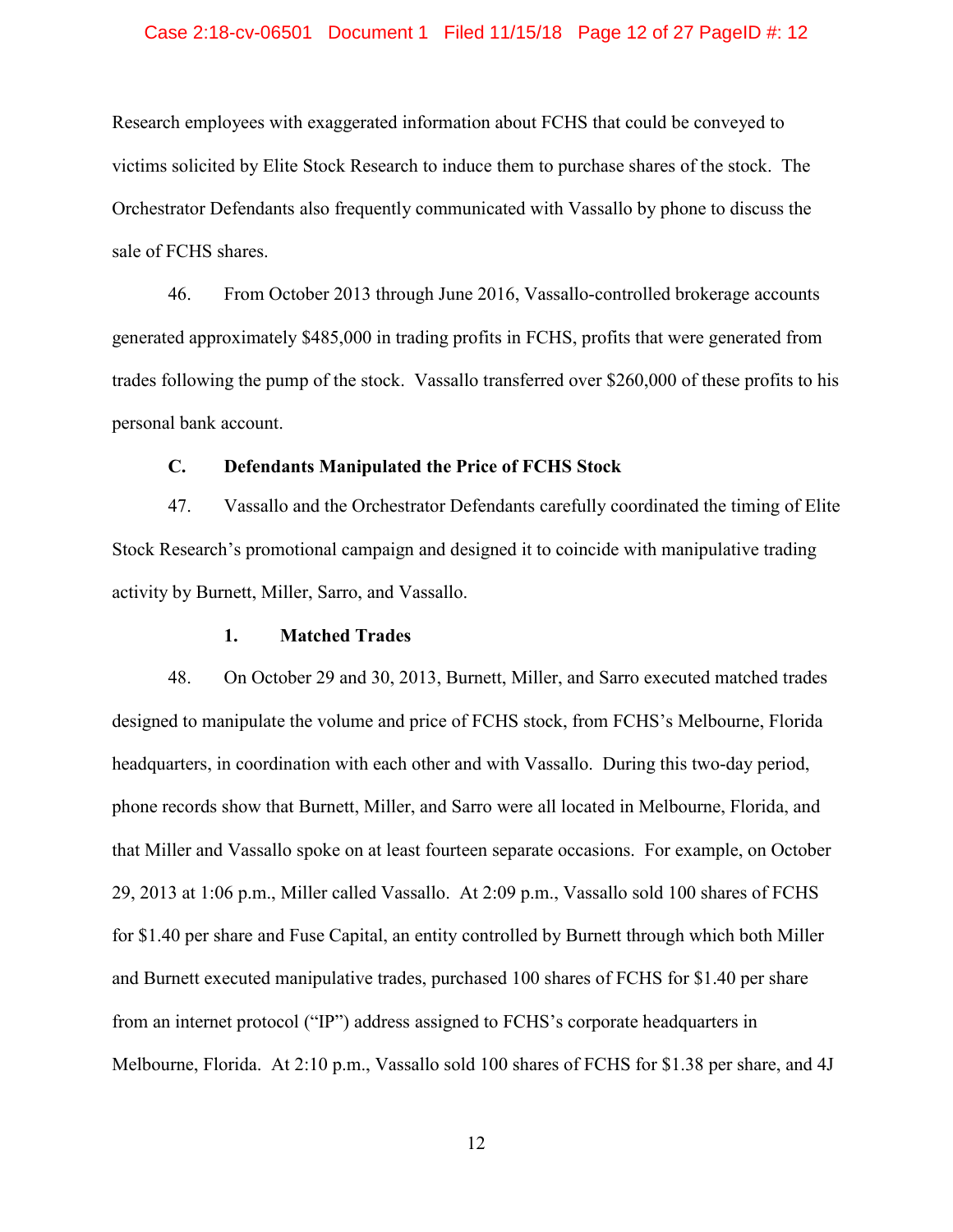#### Case 2:18-cv-06501 Document 1 Filed 11/15/18 Page 13 of 27 PageID #: 13

Consulting, an entity controlled by Miller, purchased 100 shares of FCHS for \$1.38 per share from the same IP address assigned to FCHS's corporate headquarters.

shares. 49. Prior to the late October 2013 manipulative trading activity by these Defendants, the trading volume of FCHS stock was less than 10,000 shares per day. On October 29, 2013, the volume increased to 31,000 shares, and, the next day, the volume exceeded 85,000 shares. Brokerage accounts controlled by Burnett, Miller, Sarro, and Vassallo accounted for over 40 percent of FCHS trading volume on these two days, including sales by Sarro of more than 26,000

 matched trades amongst themselves. For example: 50. Throughout 2013 and 2014, these Defendants continued to place manipulative

- On August 9, 2013, Miller and Burnett spoke from 3:32 p.m. to 3:42 p.m. At 3:37 p.m., the Fuse Capital brokerage account, controlled by Burnett, sold 100 shares of FCHS for \$0.64 per share, and the 4J Consulting brokerage account, controlled by Miller, purchased 100 shares of FCHS for \$0.64 per share.
- On October 3, 2013, Miller called Sarro at 11:51 a.m. At 11:53 a.m., Sarro sold 1,200 shares of FCHS for \$1.28 per share, and Miller, using the Fuse Capital brokerage account, purchased 1,200 shares of FCHS for \$1.28 per share.
- • On October 11, 2013, Miller and Sarro spoke from 9:36 a.m. to 9:39 a.m. At 9:39 a.m., Sarro sold 800 shares of FCHS for \$1.50 per share, and Miller, using the Fuse Capital brokerage account, purchased 800 shares of FCHS for \$1.50 per share.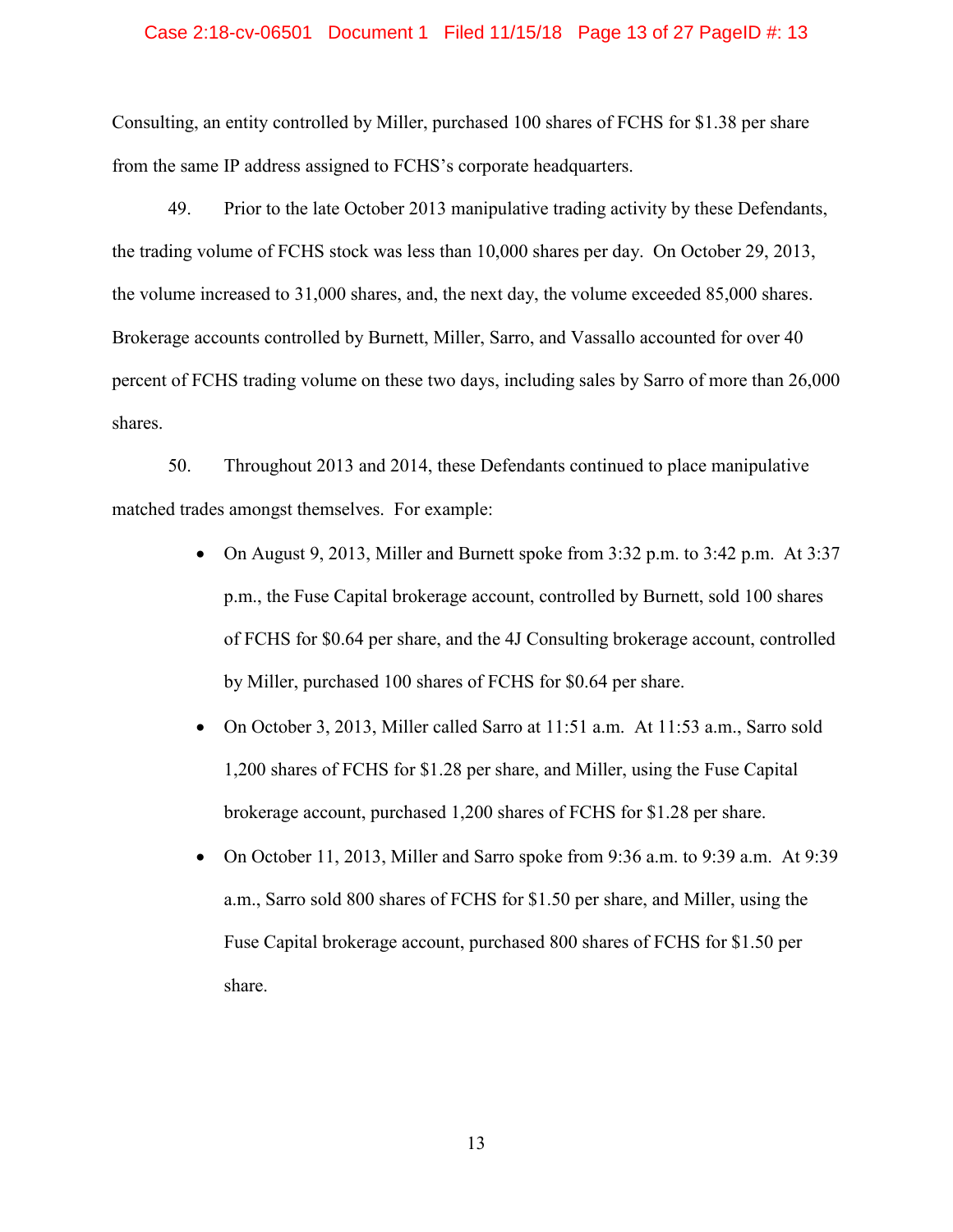- On April 16, 2014, Miller and Vassallo spoke by phone from 11:49 a.m. to 11:51 a.m. At 11:53 a.m., Elite Stock Research sold 3,800 shares of FCHS for \$2.64 per share, and Miller purchased 3,800 shares of FCHS for \$2.64 per share.
- • On April 24, 2014, Miller and Vassallo spoke by phone from 3:53 p.m. to 3:56 sold 100 shares of FCHS for \$2.54 per share, and the Elite Stock Research brokerage account, controlled by Vassallo, bought 100 shares of FCHS for \$2.54 p.m. At 3:59 p.m., the 4J Consulting brokerage account, controlled by Miller, per share.

 Sarro, Vassallo, and Elite Stock Research coordinated and executed matched trades with victims of the fraudulent scheme. While speaking to the victims, Vassallo and Elite Stock Research's 51. In addition to executing matched trades amongst themselves, Burnett, Miller, sales personnel, including Employees 1 and 2, instructed victims to enter buy orders for FCHS stock in certain amounts and at certain prices, but did not disclose that they were matching the victims' FCHS trades.

 52. After a victim entered a purchase order, Vassallo would often trade on the opposite side of the victim by entering a corresponding sell order, or he would alert another Defendant so that the co-Defendant could execute a matched trade. For example:

> • On December 10, 2013, Elite Stock Research contacted Victim B at 3:20 p.m. Shortly thereafter, Vassallo, Miller, and Burnett exchanged phone calls. At 3:43 p.m., Victim B's purchase order of 2,800 shares of FCHS stock for \$1.42 per share was executed at the same time that the Fuse Capital brokerage account, controlled by Burnett, sold 2,800 shares of stock for \$1.42 per share.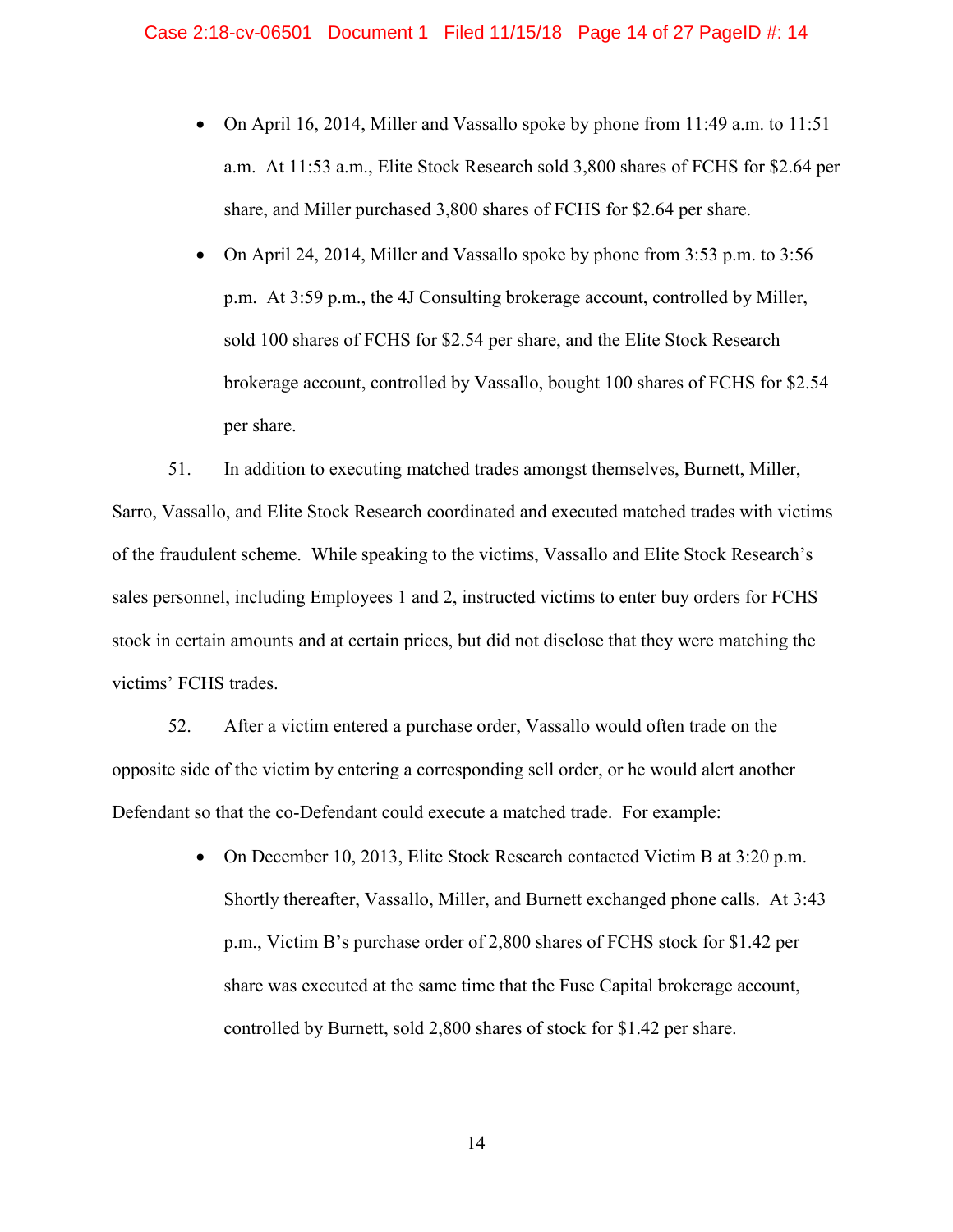- On January 31, 2014, Vassallo and Miller communicated via phone at 11:38 a.m. From 11:56 a.m. to 11:58 a.m., Victim C communicated with Elite Stock Research and, at 12:01 p.m., Victim B purchased 100 shares of FCHS stock for \$1.27 per share. At the same time, the Fuse Capital brokerage account, controlled by Burnett, sold 100 shares of FCHS stock for \$1.27 per share. A few minutes later, following a telephone conversation between Miller and Vassallo, Victim C purchased an additional 4,900 shares of FCHS stock. Burnett's entity, Fuse Capital, was again on the other side of this transaction.
- Research, Victim A purchased 2,100 shares of FCHS stock for \$1.20 per share. Vassallo sold 1,200 shares of FCHS stock for \$1.20 per share on the other side of this transaction. Victim A and Elite Stock Research spoke again from 3:39 p.m. for \$1.15 per share, while Vassallo sold 2,000 shares for \$1.15 per share. • On May 22, 2015, Elite Stock Research called Victim A at 2:53 p.m., and spoke with the victim until 3:25 p.m. At 3:03 p.m., while on the phone with Elite Stock to 3:54 p.m., and, at 3:47 p.m., Victim A purchased 2,000 shares of FCHS stock
- • Similarly, on June 2, 2015, Elite Stock Research called Victim A and spoke from 9:28 a.m. to 9:40 a.m. At 9:40 a.m., Victim A purchased 400 shares of FCHS stock for \$1.20 per share, while Elite Stock Research sold 400 shares for \$1.20 per share. Also at 9:40 a.m., Victim A purchased 1,100 shares of FCHS for \$1.22 per share, and Elite Stock Research sold 1,100 shares for \$1.22 per share. One minute later, at 9:41 a.m., Victim A purchased 2,700 shares for \$1.22 per share and Vassallo sold 700 shares for \$1.22 per share.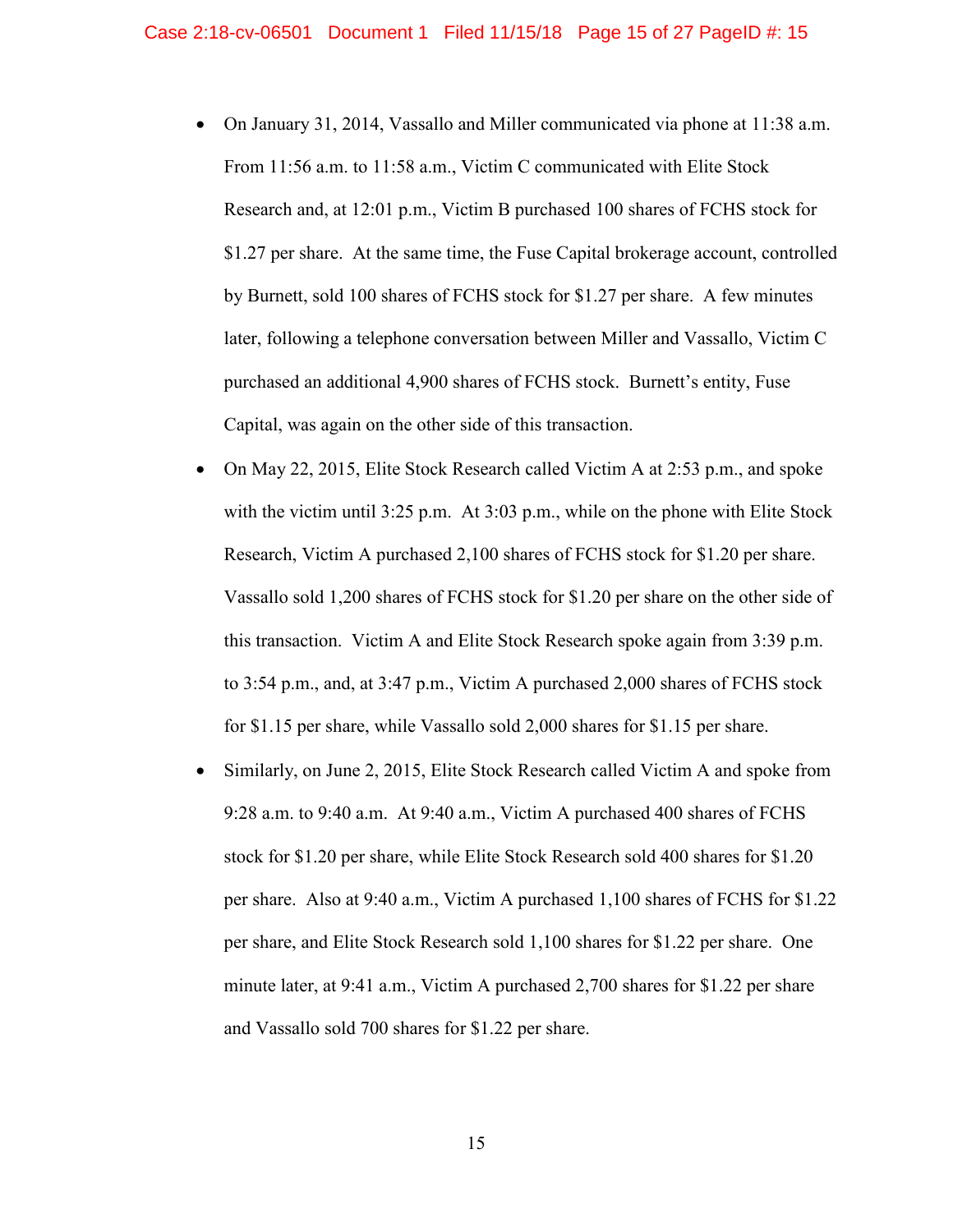#### Case 2:18-cv-06501 Document 1 Filed 11/15/18 Page 16 of 27 PageID #: 16

 53. In total, Burnett executed more than 200 matched trades with either a victim or one of the Orchestrator Defendants, Vassallo executed more than 190 matched trades with either a victim or one of the Orchestrator Defendants, Miller executed more than 150 matched trades with either a victim or one of the Orchestrator Defendants, and Sarro executed more than 60 matched trades with either a victim or one of the Orchestrator Defendants.

# **2. Wash Trades**

 Vassallo executed 16 wash trades, resulting in a total volume of 56,300 shares traded with no meaningful change in ownership. For example: 54. Vassallo further manipulated FCHS' stock price by engaging in wash trades throughout 2015. Between June 15 and June 29, 2015, brokerage accounts controlled by

- On June 24, 2015, Vassallo executed seven wash trades, including a wash trade at 9:45 a.m., in which he purchased 1,000 shares of FCHS for \$1.10 per share through his personal account at Broker-Dealer B, at the same time that he sold 1,000 shares at the same price through an account in the name of Elite Stock Research, also at Broker-Dealer B.
- On July 2, 2015, Vassallo executed five wash trades, including a wash trade at 10:42 a.m., in which he purchased 6,200 shares of FCHS for \$1.16 per share through his personal account at Broker-Dealer B, at the same time that he sold 6,200 shares at the same price through an account in the name of Elite Stock Research, also at Broker-Dealer B.

 55. Miller and Burnett conducted similarly meaningless wash trades. Between February 2014 and April 2014, accounts controlled by Miller executed thirteen wash trades.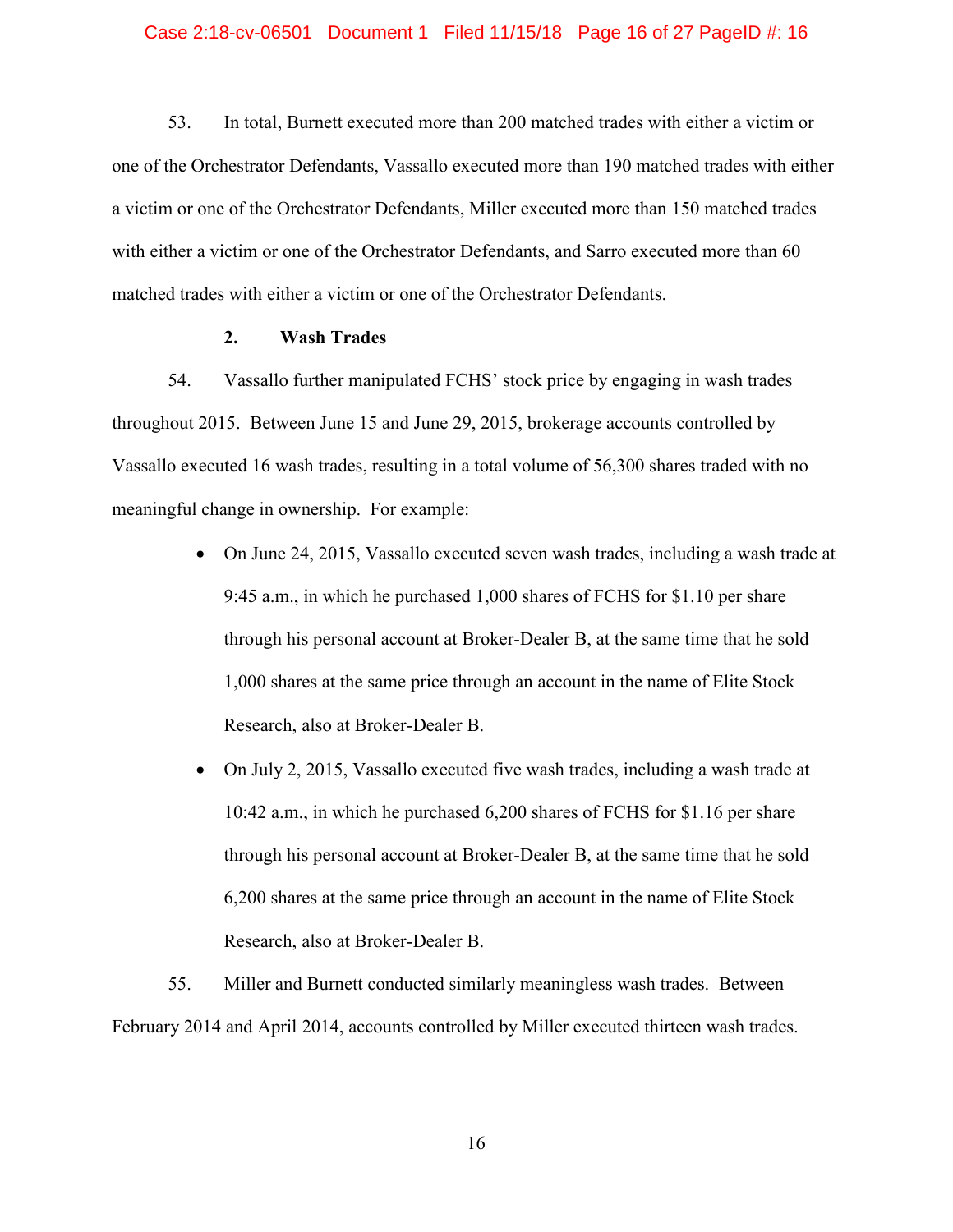#### Case 2:18-cv-06501 Document 1 Filed 11/15/18 Page 17 of 27 PageID #: 17

 sixteen wash trades. For example: Similarly, between November 2013 and March 2014, accounts controlled by Burnett executed

- On March 18, 2014, Miller executed a wash trade at 12:12 p.m., in which he purchased 5,000 shares of FCHS at \$3.35 per share through an account in his name at Broker-Dealer C, at the same time that he sold 5,000 shares at the same price through an account, also in his name, at Broker-Dealer D. The following day, on March 19, 2014, Miller again engaged in a wash trade, purchasing and selling 5,000 shares for \$3.25 per share at 10:32 a.m., through accounts in his name at Broker-Dealer C and Broker-Dealer D.
- March 25, 2014, Burnett executed two wash trades, at 9:57 a.m. and 10:08 a.m., 6,300 shares of FCHS for \$3.28 per share. • On March 21, 2014, Burnett executed a wash trade at 9:48 a.m., in which he purchased and sold 100 shares of FCHS at \$3.10 per share through the same account in the name of Fuse Capital at Broker-Dealer C. Four days later, on this time using separate accounts, both in the name of Fuse Capital, at Broker-Dealer C and Broker-Dealer D. At 9:57 a.m., Burnett purchased and sold 10,000 shares of FCHS for \$3.29 per share, and at 10:08 a.m., Burnett purchased and sold

## **3. Marking the Close**

 56. Burnett, Miller, and Vassallo also engaged in the practice of marking the close − price of FCHS. As alleged below, Burnett, Miller, and Vassallo purchased FCHS shares near the 4:00 p.m. close, and these purchases substantially increased the closing price of FCHS: buying shares near the close of the market at 4:00 p.m. in an attempt to influence the closing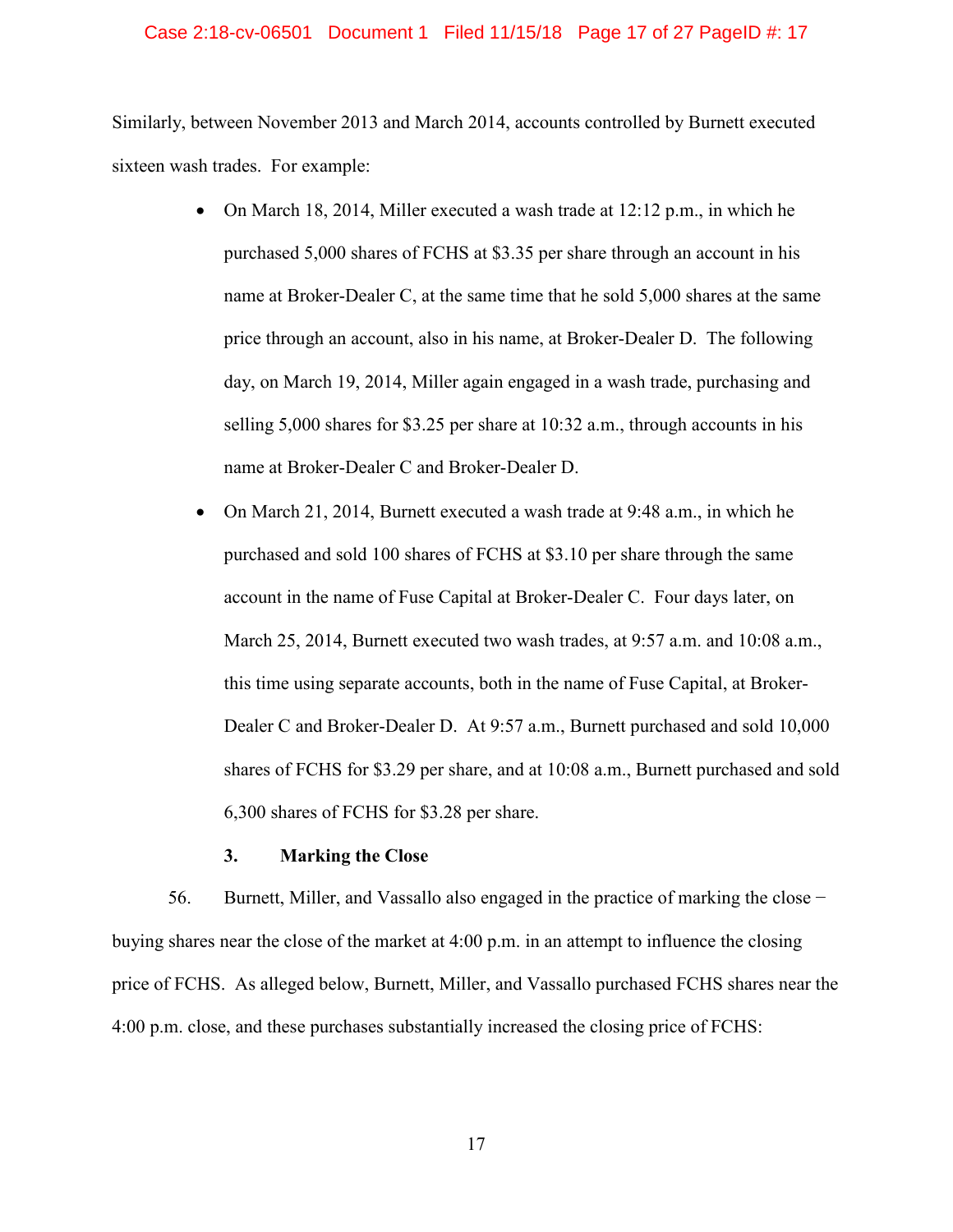# Case 2:18-cv-06501 Document 1 Filed 11/15/18 Page 18 of 27 PageID #: 18

| <b>Date</b>        | <b>Time</b>    | <b>Activity</b>                                   | Quantity       | Price              |
|--------------------|----------------|---------------------------------------------------|----------------|--------------------|
| $\frac{1}{2}/2014$ |                | Opening price of FCHS = $$1.31$                   |                |                    |
|                    | 3:53:11 p.m.   | Fuse Capital purchase of FCHS                     | $1,000$ shares | $$1.\overline{30}$ |
|                    | $3:53:16$ p.m. | Fuse Capital purchase of FCHS                     | 100 shares     | $\overline{$}1.35$ |
|                    | $3:55:07$ p.m. | Fuse Capital purchase of FCHS                     | 500 shares     | \$1.35             |
|                    | $3:56:11$ p.m. | Fuse Capital purchase of FCHS                     | $1,000$ shares | \$1.35             |
|                    | 3:56:49 p.m.   | Fuse Capital purchase of FCHS                     | 100 shares     | \$1.46             |
|                    | 3:58:52 p.m.   | Fuse Capital purchase of FCHS                     | 100 shares     | \$1.45             |
|                    |                | Closing price of $\overline{FCHS} = $1.45$        |                |                    |
| 6/24/2014          |                | Opening price of FCHS = $$1.75$                   |                |                    |
|                    | 3:23:35 p.m.   | Miller purchase of FCHS                           | 2,106          | \$1.75             |
|                    | $3:24:14$ p.m. | Miller purchase of FCHS                           | 100            | \$1.81             |
|                    | 3:25:28 p.m.   | Miller purchase of FCHS                           | 200            | \$1.81             |
|                    | $3:25:54$ p.m. | Miller purchase of FCHS                           | 100            | \$1.85             |
|                    |                | Closing price of FCHS = $$1.84$                   |                |                    |
| 6/10/2015          |                | Opening price of FCHS = $$1.39$                   |                |                    |
|                    | 3:55:54 p.m.   | Elite Stock Research/Vassallo<br>purchase of FCHS | 100 shares     | \$1.33             |
|                    | $3:56:12$ p.m. | Elite Stock Research/Vassallo<br>purchase of FCHS | 5,385 shares   | \$1.34             |
|                    | $3:56:15$ p.m. | Elite Stock Research/Vassallo<br>purchase of FCHS | 300 shares     | \$1.34             |
|                    | $3:56:46$ p.m. | Elite Stock Research/Vassallo<br>purchase of FCHS | 100 shares     | \$1.49             |
|                    | 3:59:54 p.m.   | Elite Stock Research/Vassallo<br>purchase of FCHS | 100 shares     | \$1.48             |
|                    |                | Closing price of FCHS = $$1.48$                   |                |                    |

# **III. Defendants Recognized Over \$3.3 Million In Illegal Profits Selling FCHS Shares**

 trading artificially and significantly increased FCHS's share price. From on or about September scheme, until on or about March 21, 2014, the price of FCHS increased from \$0.90 to \$3.40 per 57. Burnett's, Miller's, Sarro's, Vassallo's, and Elite Stock Research's manipulative 19, 2013, the first date that Elite Stock Research received a payment in connection with the share. Manipulative trading in FCHS continued from March 2014 through at least June 2016,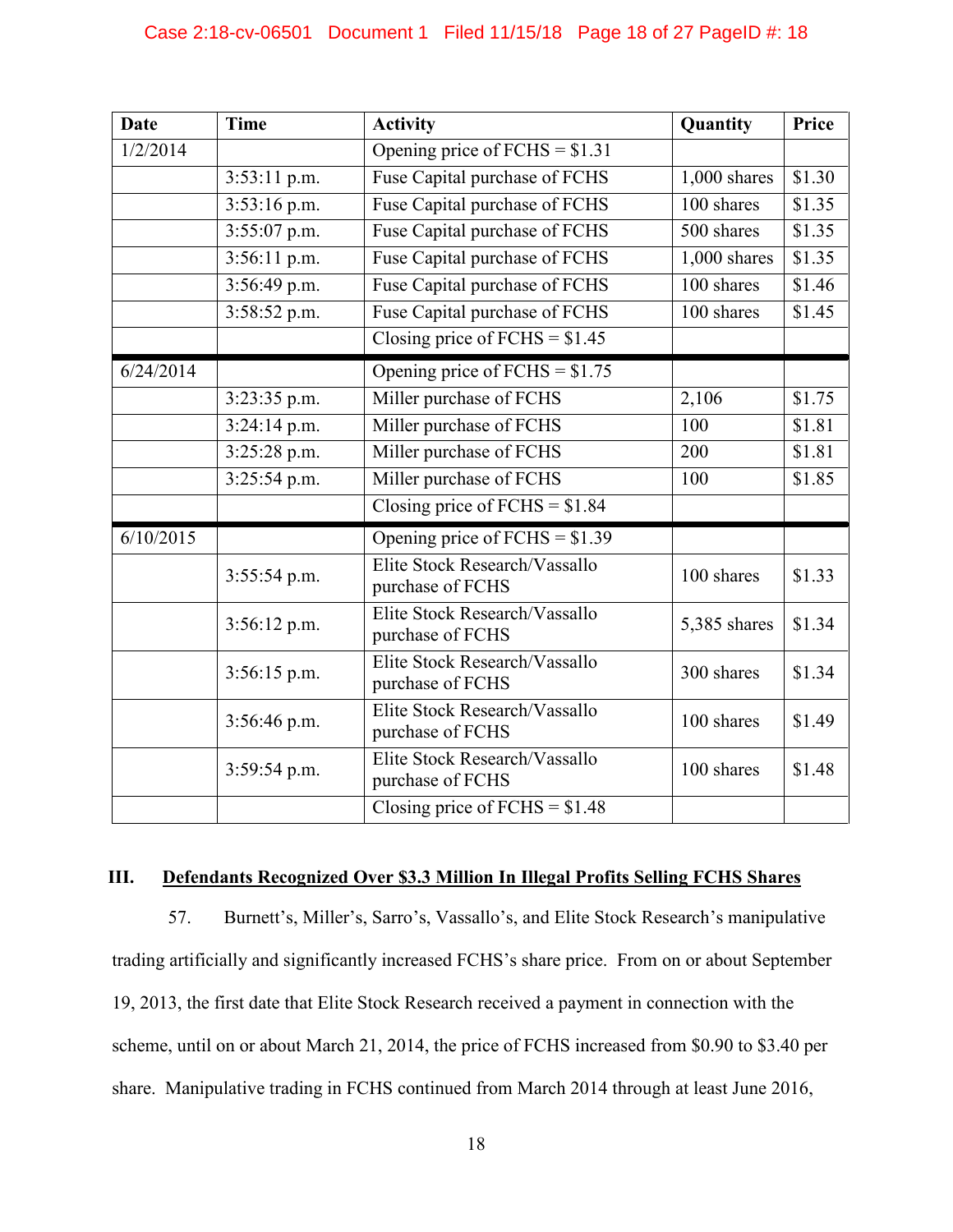#### Case 2:18-cv-06501 Document 1 Filed 11/15/18 Page 19 of 27 PageID #: 19

during which time the share price remained near or above \$1.00. In total, between September 19, 2013, and June 2016, Burnett, Miller, Sarro, Vassallo, or entities controlled by them, executed approximately 4,300 trades in FCHS.

 volume and price of FCHS securities, such that they reaped approximately \$3.3 million in 58. Burnett, Miller, Sarro, Vassallo, and Elite Stock Research artificially inflated the trading profits. Between September 19, 2013, and June 2016, Sarro recognized approximately \$2.3 million, Vassallo recognized approximately \$485,000, Miller recognized approximately \$340,000, and Burnett recognized approximately \$193,000 in trading profits.

59. After selling FCHS shares, Burnett, Miller, Sarro, Vassallo, and Elite Stock Research transferred the more than \$3.3 million in illegal trading profits between at least 12 different bank accounts. Sarro alone controlled at least six entities and eight brokerage accounts that engaged in profitable and manipulative trading in FCHS. From approximately December 2013 to March 2016, Sarro transferred a significant portion of his trading profits back to Miller and Romandetti. Romandetti used a portion of these illegally obtained profits to compensate Elite Stock Research for its promotion of the stock. Specifically, Sarro and entities he controlled transferred approximately \$140,000 to Miller and approximately \$565,000 to an entity controlled by Romandetti.

 Dealer E. Between approximately September 26 and October 7, 2014, as part of the these trading profits from his brokerage account to his bank account. Then, on or about October 60. For example, on or about September 26, 2014, Sarro deposited 323,125 shares of FCHS, acquired in 2011 from the former CEO of FCHS, into his brokerage account at Brokermanipulative trading scheme, Sarro sold more than 99,000 of these shares, generating profits of more than \$107,000. On or about October 6 through October 9, 2014, Sarro wired \$99,000 of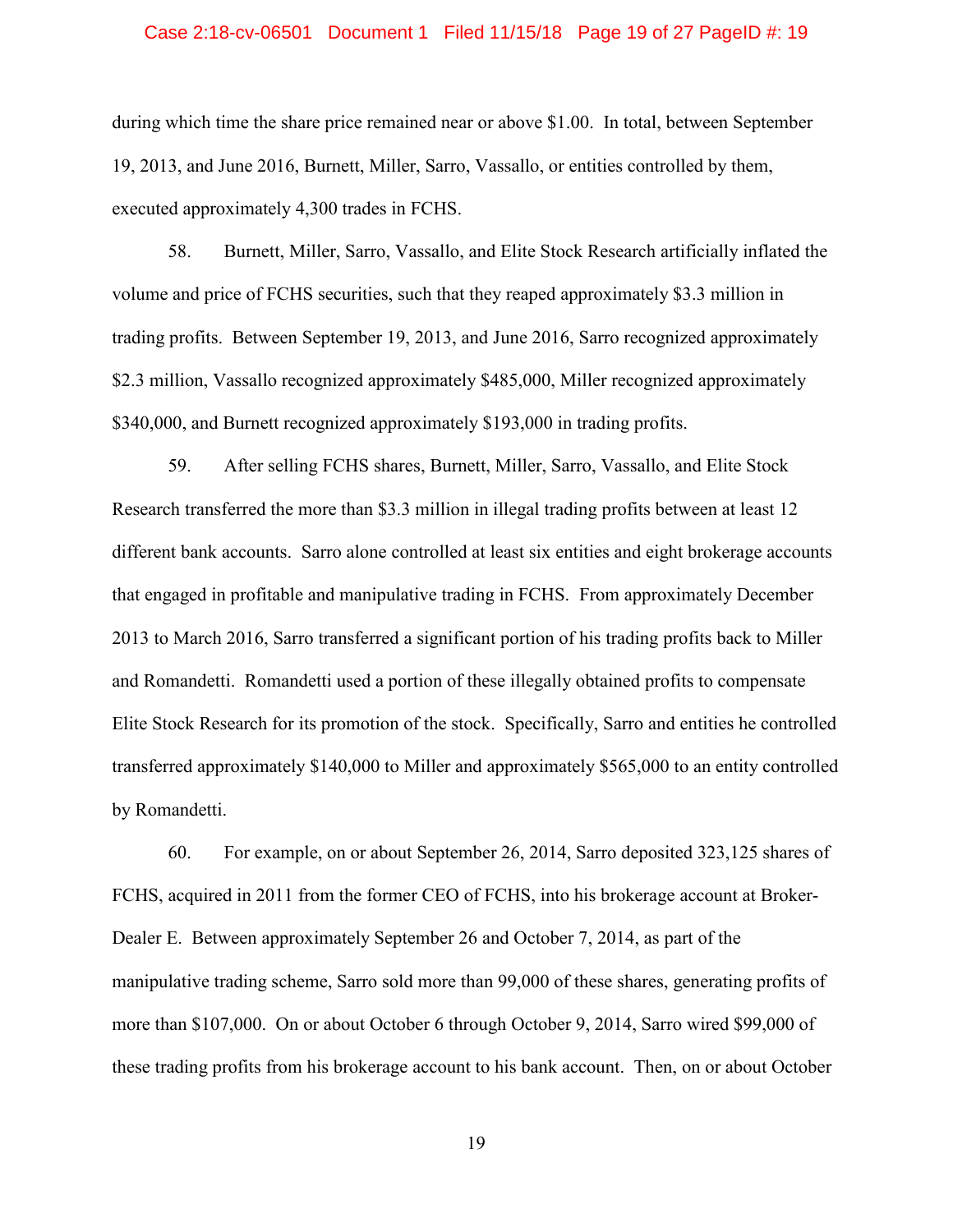#### Case 2:18-cv-06501 Document 1 Filed 11/15/18 Page 20 of 27 PageID #: 20

20, 2014, Sarro wired \$65,000 from his bank account to Miller. The following day, Miller wired the entire \$65,000 to Romandetti, who then immediately wired \$25,000 to Elite Stock Research.

 his brokerage account at Broker-Dealer E. Sarro acquired these shares the previous month for facilitated the transfer from Individual A to Sarro by assisting in setting up the brokerage account on behalf of Individual A, and by paying \$100,000 of the \$235,000 purchase price. Between transferred \$20,000 of the proceeds to Elite Stock Research. 61. Further, on or about August 17, 2015, Sarro deposited 235,000 FCHS shares into \$1.00 per share from Individual A, a physician at one of FCHS's medical facilities. Romandetti August 12 and September 30, 2015, Sarro dumped all of the 235,000 shares and received profits exceeding \$300,000. Sarro then wired \$160,000 of these trading profits to Romandetti, who

 purpose, but was done solely to create a false appearance of active trading and/or to artificially 62. When engaging in the manipulative trading scheme of FCHS stock alleged in this Complaint, Burnett, Miller, Romandetti, Sarro, Vassallo, and Elite Stock Research knew, or were reckless in not knowing, that closely coordinated trading in a thinly traded stock in accounts controlled by Burnett, Miller, Sarro, Vassallo, and Elite Stock Research had no economic increase FCHS's market price to fraudulently induce others to trade in FCHS stock so that the Defendants could benefit themselves while defrauding innocent retail investors.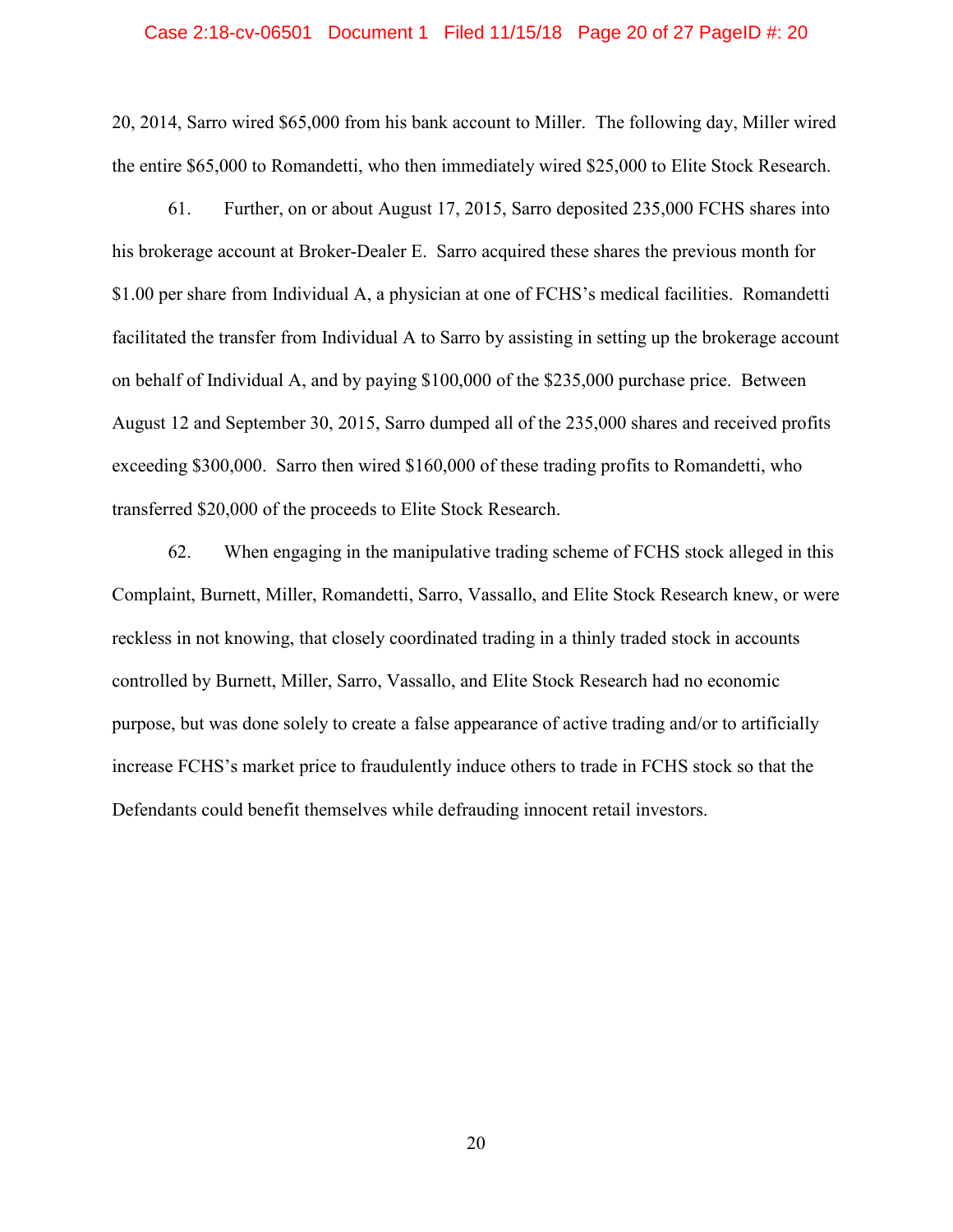## **FIRST CLAIM FOR RELIEF**

# **Violations of Section 10(b) of the Exchange Act and Rules 10b-5(a) and (c) Thereunder (Burnett, Miller, Romandetti, Sarro, Vassallo, and Elite Stock Research)**

 63. The Commission realleges and incorporates by reference each and every allegation contained in paragraphs 1 through 62 as if fully set forth herein.

64. From at least September 2013 through approximately June 2016, Burnett, Miller, Romandetti, Sarro, Vassallo, and Elite Stock Research in connection with the purchase or sale of securities, directly or indirectly, singly or in concert, by the use of the means or instrumentalities of interstate commerce, or of the mails, or of the facilities of a national securities exchange, with scienter, have employed devices, schemes, and artifices to defraud, and have engaged in transactions, acts, practices, and courses of business which operated as a fraud or deceit.

 Rules 10b-5(a) and (c) thereunder [17 C.F.R. § 240.10b-5(a) and (c)]. 65. By reason of the foregoing, Burnett, Miller, Romandetti, Sarro, Vassallo, and Elite Stock Research directly or indirectly, singly or in concert, have violated, and unless enjoined will continue to violate, Section 10(b) of the Exchange Act [15 U.S.C. § 78j(b)] and

#### **SECOND CLAIM FOR RELIEF**

## **Violations of Section 17(a)(1) of the Securities Act**

# **(Burnett, Miller, Romandetti, Sarro, Vassallo, and Elite Stock Research)**

 66. The Commission realleges and incorporates by reference each and every allegation contained in paragraphs 1 through 62 as if fully set forth herein.

 in the offer and sale of any securities, by the use of the means and instruments of transportation 67. From at least September 2013 through approximately June 2016, Burnett, Miller, Romandetti, Sarro, Vassallo, and Elite Stock Research directly or indirectly, singly or in concert,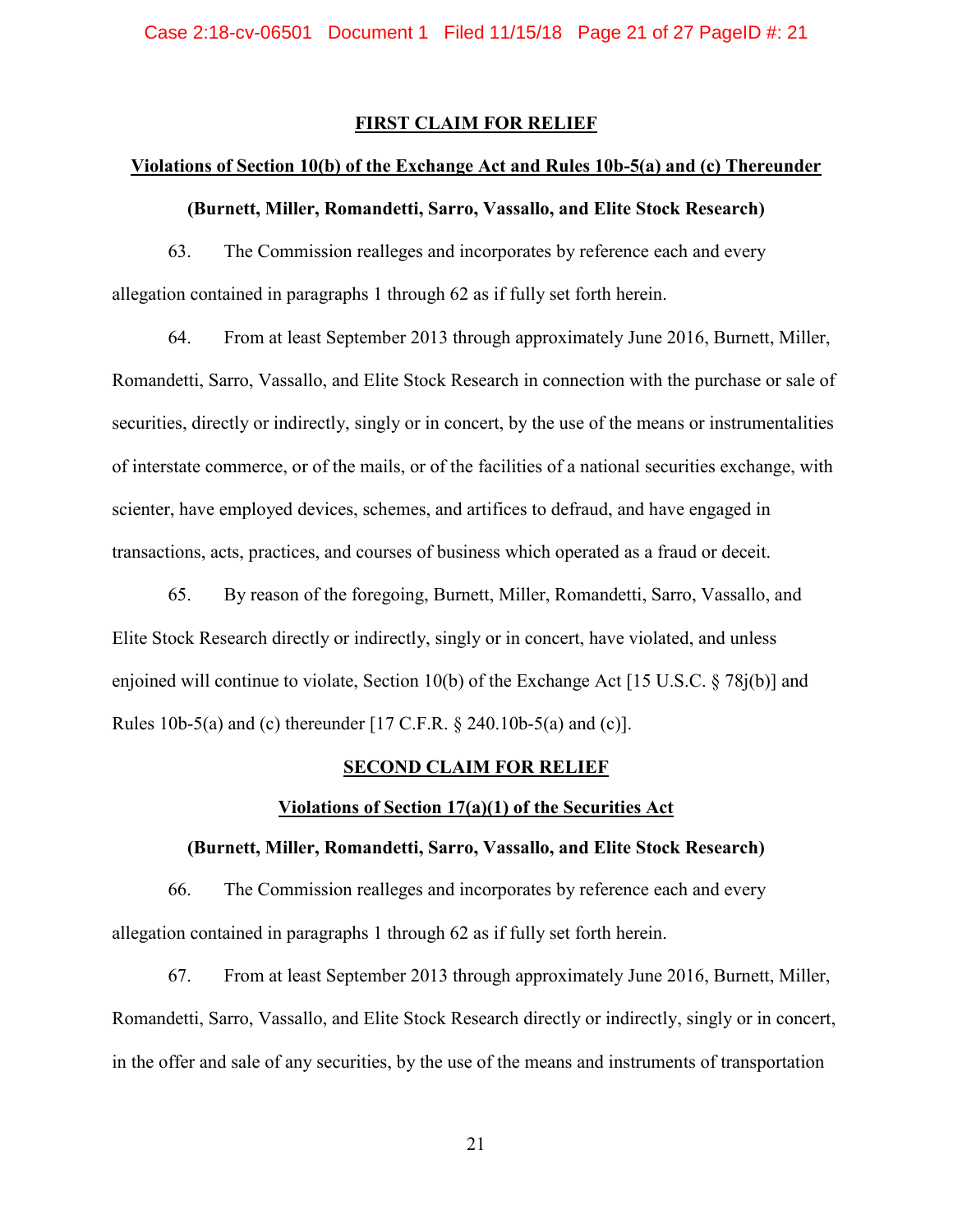#### Case 2:18-cv-06501 Document 1 Filed 11/15/18 Page 22 of 27 PageID #: 22

and communication in interstate commerce and of the mails, knowingly or with reckless disregard for the truth employed devices, schemes or artifices to defraud.

 68. By reason of the foregoing, Burnett, Miller, Romandetti, Sarro, Vassallo, and Elite Stock Research directly or indirectly, singly or in concert, have violated, and unless enjoined will continue to violate, Section 17(a)(1) of the Securities Act [15 U.S.C.  $\S 77q(a)(1)$ ].

# **THIRD CLAIM FOR RELIEF**

## **Violations of Section 17(a)(3) of the Securities Act**

## **(Burnett, Miller, Romandetti, Sarro, Vassallo, and Elite Stock Research)**

 69. The Commission realleges and incorporates by reference each and every allegation contained in paragraphs 1 through 62 as if fully set forth herein.

70. From at least September 2013 through approximately June 2016, Burnett, Miller, Romandetti, Sarro, Vassallo, and Elite Stock Research directly or indirectly, singly or in concert, in the offer or sale of any securities by the use of any means or instruments of transportation or communication in interstate commerce or by use of the mails, negligently engaged in transactions, practices and courses of business which operated or would have operated as a fraud or deceit upon the purchasers and prospective purchasers of such securities.

71. By reason of the foregoing, Burnett, Miller, Romandetti, Sarro, Vassallo, and Elite Stock Research directly or indirectly, singly or in concert, have violated and unless enjoined will continue to violate Section  $17(a)(3)$  of the Securities Act [15 U.S.C. § 77 $q(a)(3)$ ].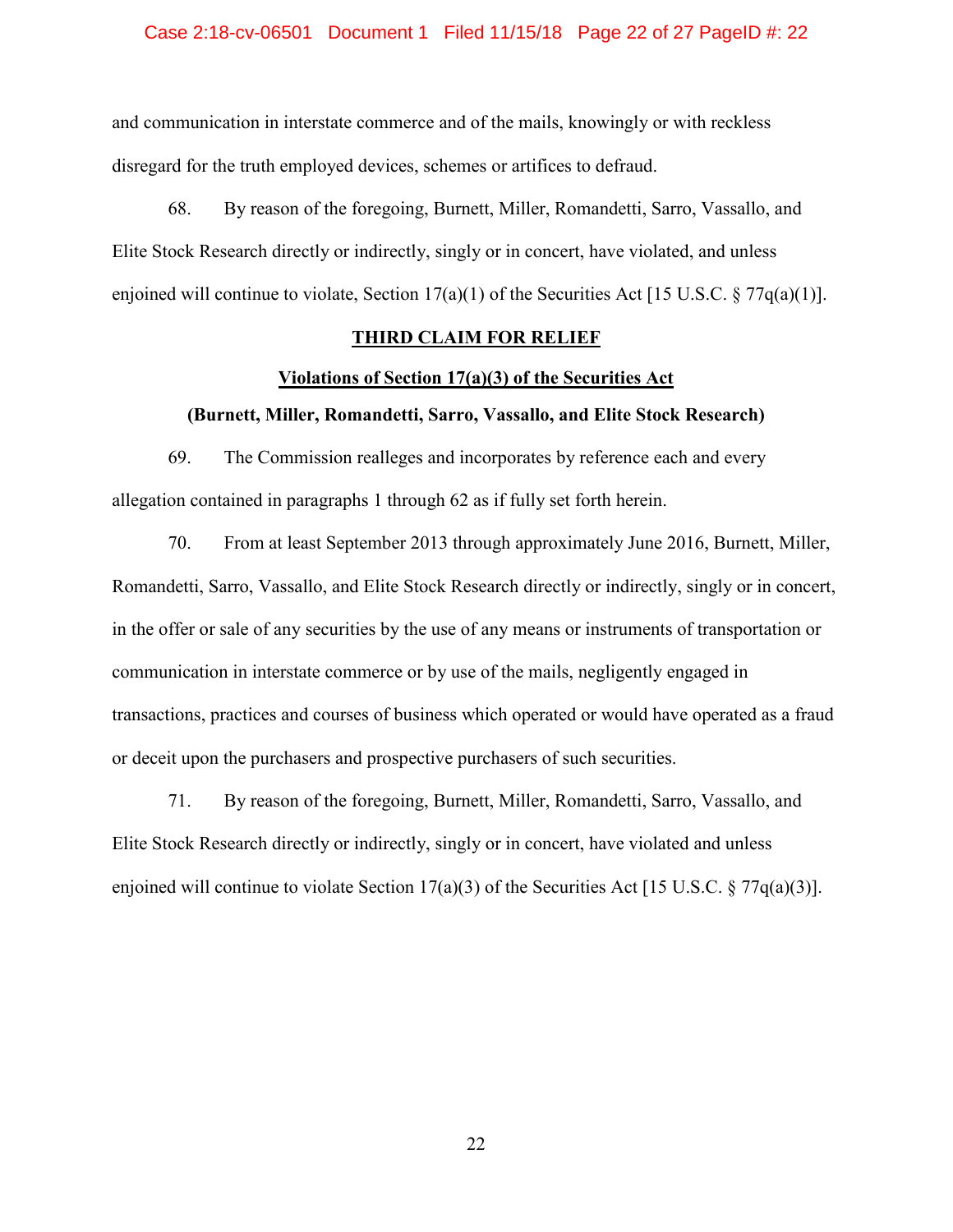## **FOURTH CLAIM FOR RELIEF**

## **Violations of Section 9(a)(1) of the Exchange Act**

#### **(Burnett, Miller, Sarro, Vassallo, and Elite Stock Research)**

 72. The Commission realleges and incorporates by reference each and every allegation contained in paragraphs 1 through 62 as if fully set forth herein.

 thereof; (b) have entered an order or orders for the purchase of such securities with the 73. Since at least September 2013 through approximately June 2016, Burnett, Miller, Sarro, Vassallo, and Elite Stock Research, directly or indirectly, singly or in concert, by use of the means or instruments of transportation or communication in, or the means or instrumentalities of, interstate commerce or by the use of the mails, knowingly or recklessly, and for the purpose of creating a false or misleading appearance of active trading in the securities of FCHS or a false or misleading appearance with respect to the market for such securities, (a) have effected transactions in such securities which involved no change in the beneficial ownership knowledge that an order or orders of substantially the same size, at substantially the same time, and at substantially the same price, for the sale of any such securities, had been or would be entered by or for themselves or different parties; and/or (c) have entered, are entering, or are about to enter an order or orders for the sale of such securities with the knowledge that an order or orders of substantially the same size, at substantially the same time, and at substantially the same price, for the purchase of such securities had been or would be entered by or for themselves or different parties.

74. By reason of the foregoing, Burnett, Miller, Sarro, Vassallo, and Elite Stock Research have violated, and unless enjoined will continue to violate, Section 9(a)(1) of the Exchange Act [15 U.S.C. §78i(a)(1)].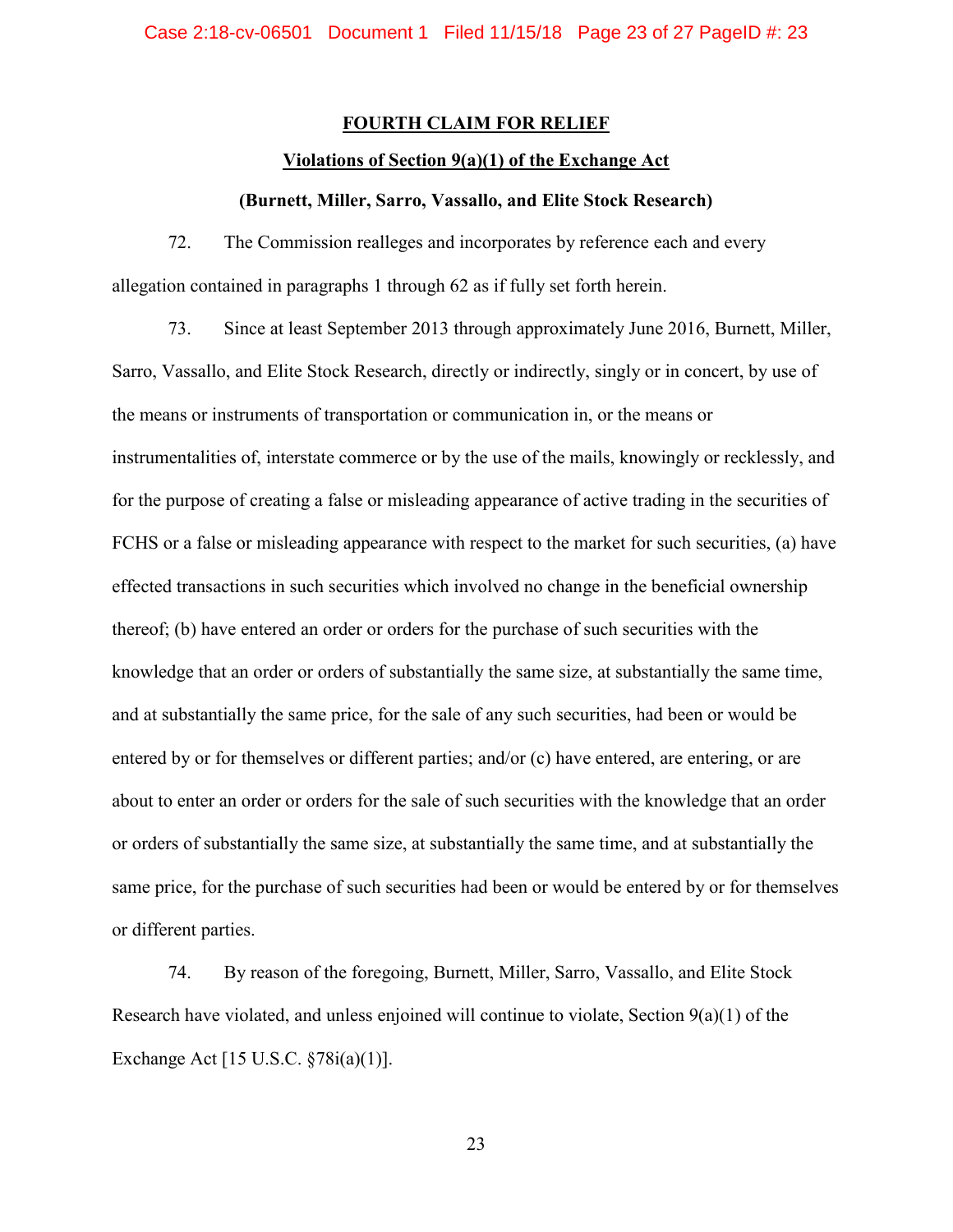## **FIFTH CLAIM FOR RELIEF**

## **Violations of Section 9(a)(2) of the Exchange Act**

#### **(Burnett, Miller, Vassallo, and Elite Stock Research)**

 75. The Commission realleges and incorporates by reference each and every allegation contained in paragraphs 1 through 62 as if fully set forth herein.

 of FCHS, not a government security or in connection with any security-based swap agreement 76. From at least September 2013 through approximately June 2016, Burnett, Miller, Vassallo, and Elite Stock Research directly or indirectly, by the use of the mails or any means or instrumentality of interstate commerce, or of any facility of any national securities exchange, with specific intent, effected, alone or with other persons, a series of transactions in the securities with respect to such security, creating actual or apparent active trading in such security, for the purpose of inducing the purchase or sale of such security by others.

 77. By reason of the foregoing Burnett, Miller, Vassallo, and Elite Stock Research have violated, and unless enjoined will continue to violate, Section 9(a)(2) of the Exchange Act  $[15 \text{ U.S.C. } § 78i(a)(2)].$ 

## **SIXTH CLAIM FOR RELIEF**

# **Violations of Section 15(a) of the Exchange Act**

## **(Vassallo and Elite Stock Research)**

 78. The Commission realleges and incorporates by reference each and every allegation contained in paragraphs 1 through 62 as if fully set forth herein.

 79. From certain times starting as early as September 2013 through approximately June 2016, Vassallo and Elite Stock Research, while acting as brokers engaged in the business of effecting transactions in securities for the account of others made use of the mails or the means or instrumentalities of interstate commerce to effect transactions in, or to induce or attempt to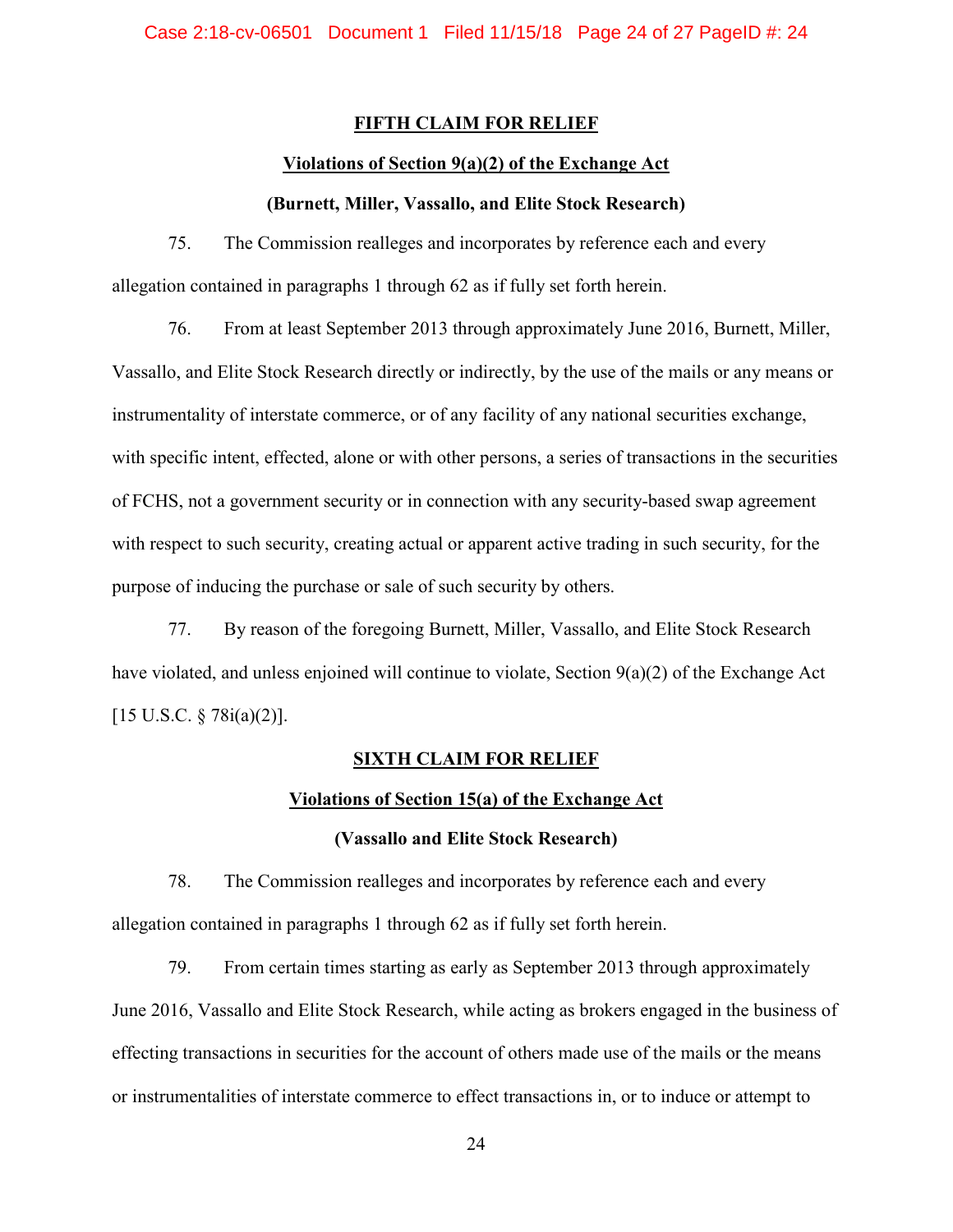#### Case 2:18-cv-06501 Document 1 Filed 11/15/18 Page 25 of 27 PageID #: 25

 with Section 15(a) of the Exchange Act [15 U.S.C. § 78o(a)]. induce the purchase or sale of the securities of FCHS without being registered in accordance

 80. By reason of the foregoing, Vassallo and Elite Stock Research have violated, and unless enjoined will continue to violate, Section 15(a) of the Exchange Act [15 U.S.C. § 78o(a)].

## **PRAYER FOR RELIEF**

**WHEREFORE**, the Commission respectfully requests that this Court issue a Final Judgment:

## **I.**

 thereunder as alleged against them in this Complaint. Finding that Defendants each violated the Federal securities laws and rules promulgated

## **II.**

U.S.C. § 77t(b)] and/or Section 21(d) of the Exchange Act [15 U.S.C. § 78u(d)]. Permanently enjoining Defendants and their agents, servants, employees and attorneys and all persons in active concert or participation with them who receive actual notice of the injunction by personal service or otherwise, and each of them, directly or indirectly, from committing future violations of each of the Federal securities laws and rules promulgated thereunder that are alleged in this Complaint, pursuant to Section 20(b) of the Securities Act [15

#### **III.**

 Ordering all Defendants to disgorge any and all ill-gotten gains they received as a result of the violations of the Federal securities laws and the rules promulgated thereunder that are alleged in this Complaint, plus prejudgment interest thereon, pursuant to Section 21(d)(5) of the Exchange Act [15 U.S.C. § 78u(d)(5)].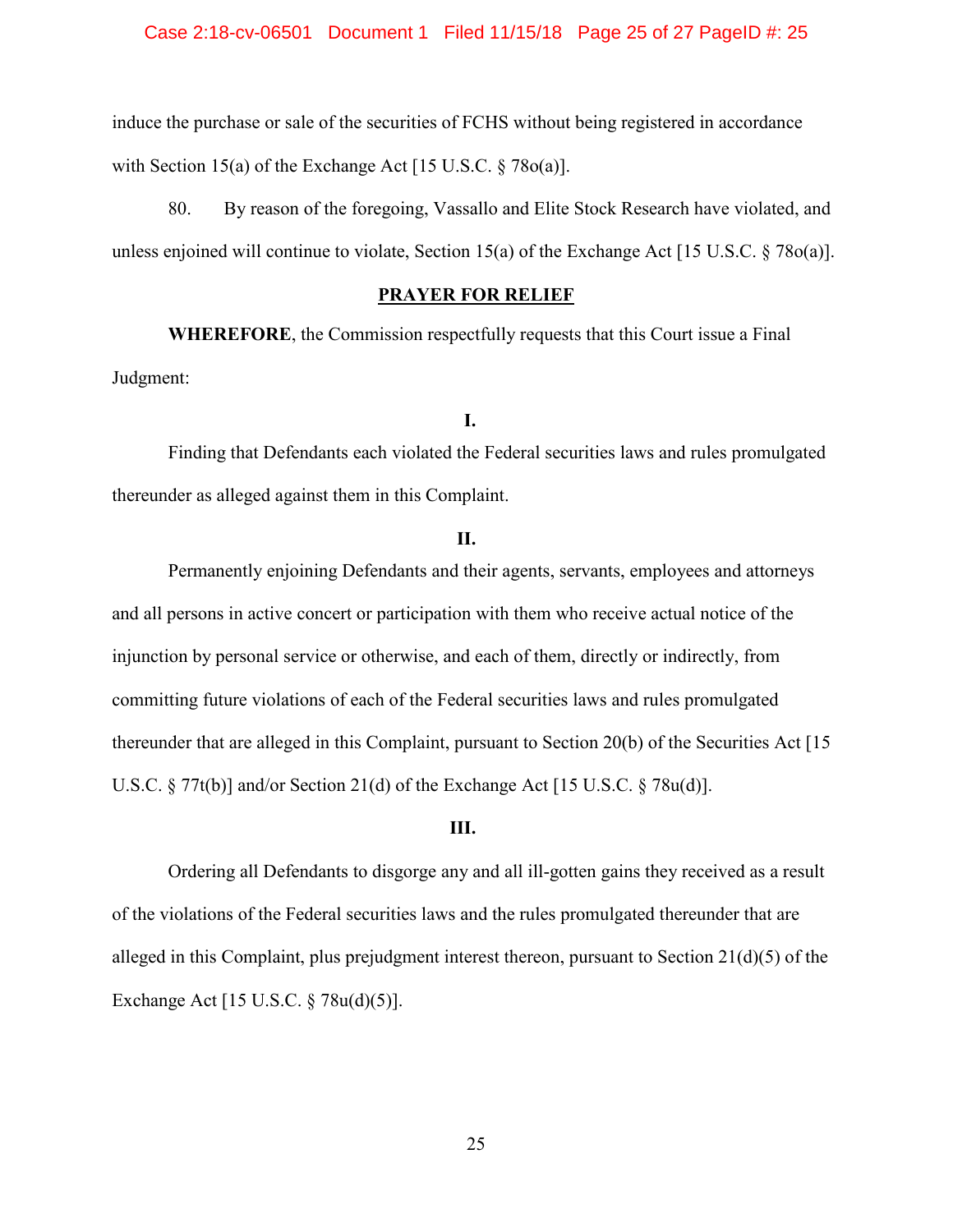## **IV.**

Ordering all Defendants to pay civil monetary penalties pursuant to Section 20(d) of the Securities Act [15 U.S.C. § 77t(d)] and Section 21(d)(3) of the Exchange Act [15 U.S.C.  $§78u(d)(3)]$ .

# **V.**

Ordering all Defendants to be barred from participation in any offering of a penny stock, pursuant to Section 20(g) of the Securities Act [15 U.S.C. § 77t(g)] and/or Section 21(d)(6) of the Exchange Act  $[15 \text{ U.S.C.} \$   $[78u(d)(6)]$ .

# **VI.**

 Ordering Romandetti and Burnett, pursuant to Section 20(e) of the Securities Act [15 U.S.C. § 77t(e)] and/or Section 21(d)(2) of the Exchange Act [15 U.S.C.§ 78u(d)(2)], to be barred from serving as an officer or director of any issuer that has a class of securities registered with the Commission pursuant to Section 12 of the Exchange Act [15 U.S.C. § 781], or that is required to file reports pursuant to Section 15(d) of the Exchange Act [15 U.S.C. § 78o(d)].

#### **VII.**

Granting such other and further relief as the Court may deem just and proper.